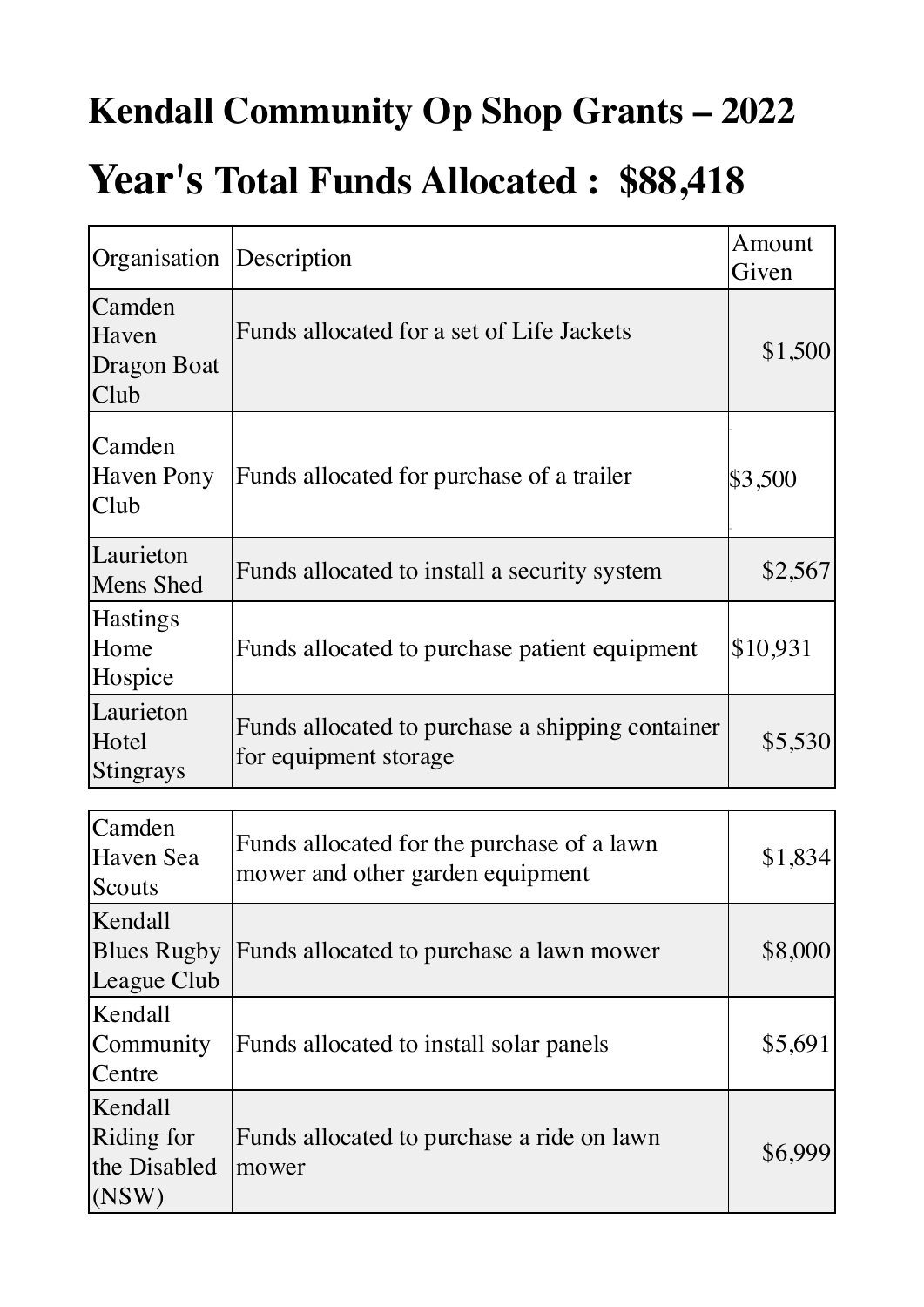| <b>Organisation</b>                                | <b>Description</b>                                                                                                        | <b>Amount</b><br><b>Granted</b> |
|----------------------------------------------------|---------------------------------------------------------------------------------------------------------------------------|---------------------------------|
| <b>Kendall National Violin</b><br>Competition      | Sponsorship for three school<br>concerts and support for a series of<br>workshops using an Artist in<br>Residence program | \$5000                          |
| Riding for the Disabled –<br><b>Kendall Centre</b> | Sponsorship of a horse for one year<br>to provide feed and veterinary<br>assistance                                       | \$2,500                         |

# **Total - \$7,500**

# **Charity Grants**–

| \$1,500   |
|-----------|
| \$1,500   |
| \$1,500   |
| \$1,500   |
| \$<br>500 |
|           |

### **Total - \$6,500**

### **Kendall Community Op Shop Grants – 2021**

| Organisation Description               |                                                                                    | 'Amount<br>Given |
|----------------------------------------|------------------------------------------------------------------------------------|------------------|
| Camden<br>Haven<br>Dragon Boat<br>Club | Funds allocated for two dragon boat speed<br>coaching systems for speed monitoring | \$1,340          |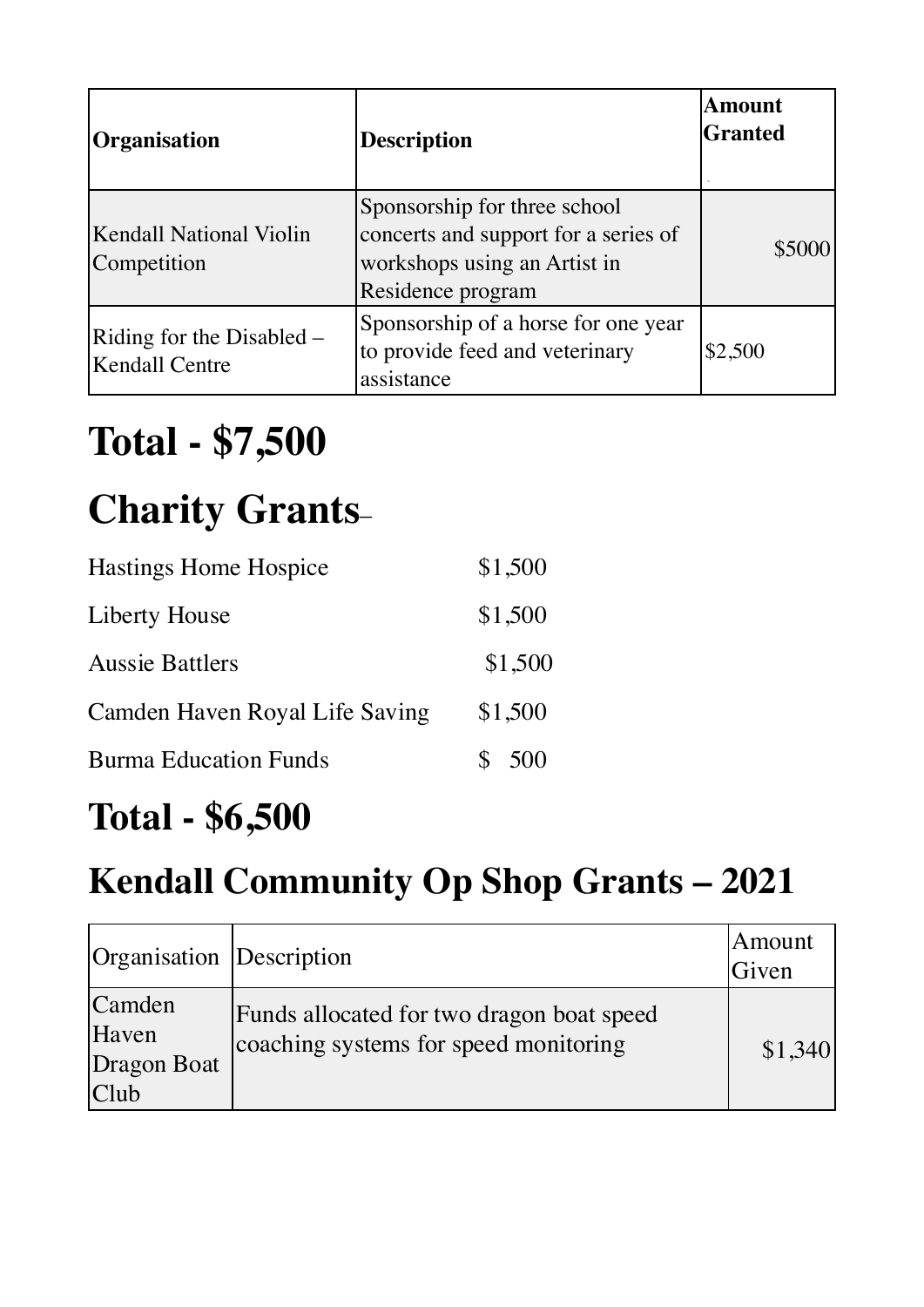| Queen's<br>Lake parkrun                            | Funds allocated to purchase a mobile battery<br>operated PA system and 4 handheld UHF radios                     | \$567    |
|----------------------------------------------------|------------------------------------------------------------------------------------------------------------------|----------|
| Kendall<br>Community<br>Preschool                  | Funds allocated to replace Railway Street fence                                                                  |          |
| Kendall<br>Community<br>Ladies<br>Welfare<br>group | Funds allocated to purchase and install a<br>kitchenette                                                         | \$8,046  |
| Kew<br>Information<br>Centre                       | Funds allocated to provide a roof structure over<br>a timber picnic table at the Kew Community<br>park           | \$15,130 |
| Camden<br>Haven<br>Historical<br>Society Inc.      | Funds allocated for the purchase of a new<br>computer workstation                                                | \$2,380  |
| Kendall<br><b>Blues Rugby</b><br>League Club       | Funds allocated to purchase a replacement PA<br>system, and purchase of a line marking machine                   | \$5,313  |
| Kendall<br>Community<br>Centre                     | Funds allocated replace two failed air<br>conditioners and installation one one new air<br>conditioner           | \$7,700  |
| Kendall<br>Riding for<br>the Disabled<br>(NSW)     | Funds allocated to purchase new riding helmets<br>and a water pump                                               | \$1,499  |
| Kendall<br>Men's Shed                              | Funds allocated for purchase and installation of<br>an air conditioning unit                                     | \$3,200  |
| Camden<br>Haven Girl<br>Guides                     | Funds allocated to purchase new hall signage<br>and banners                                                      | \$1,500  |
| Kendall<br>Tennis Club                             | Funds allocated to complete earthworks<br>including drainage and retaining walls in<br>preparation for new court | \$20,000 |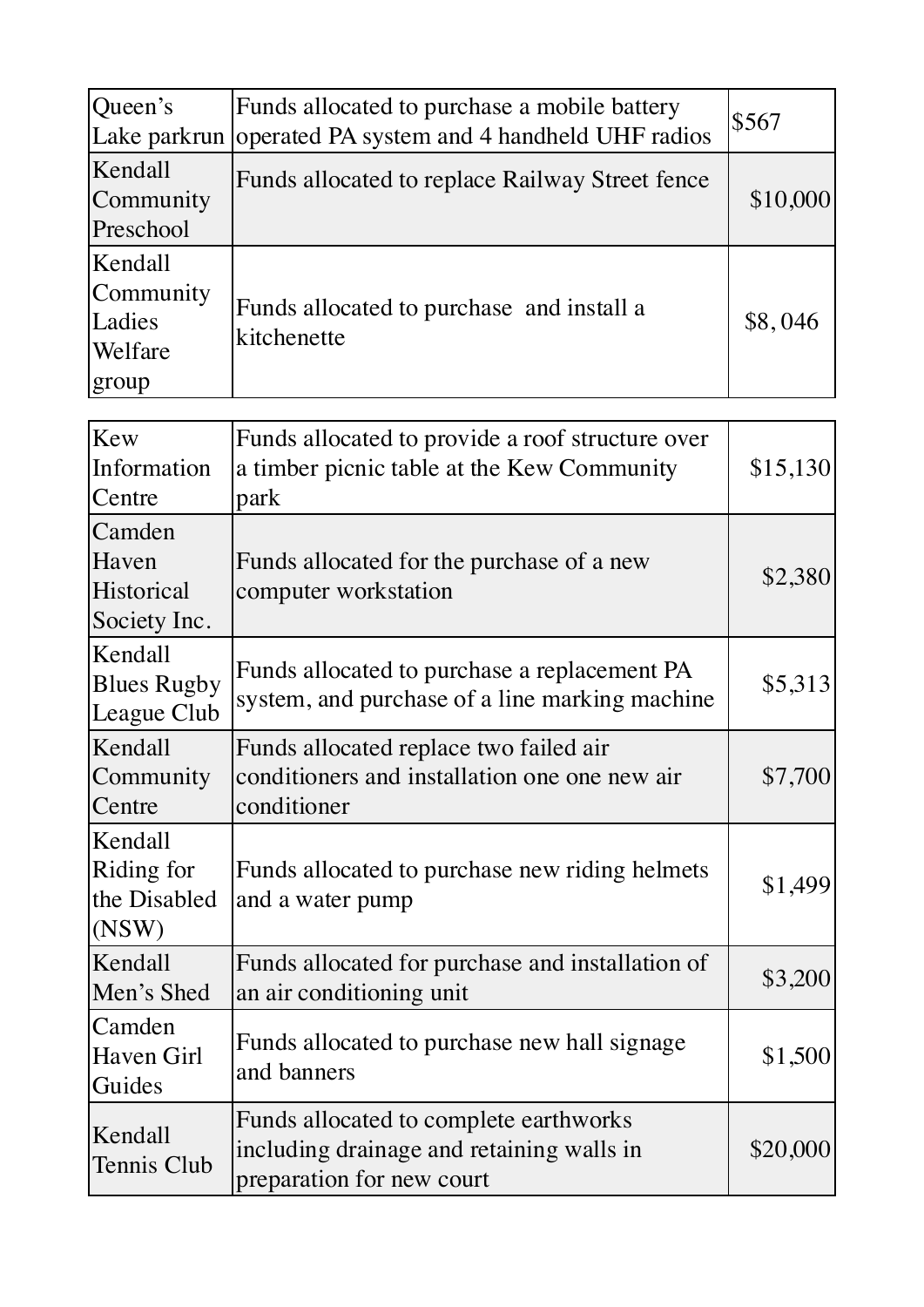| Kendall/     |                                               |       |
|--------------|-----------------------------------------------|-------|
| Comboyne     | Funds allocated to purchase new cricket balls | \$636 |
| Cricket Club |                                               |       |

## **Total : \$94,323.00**

## **Sponsorships**

| <b>Organisation</b>                                | Description                                                                                                               | <b>Amount</b><br><b>Granted</b> |
|----------------------------------------------------|---------------------------------------------------------------------------------------------------------------------------|---------------------------------|
| <b>Kendall National Violin</b><br>Competition      | Sponsorship for three school<br>concerts and support for a series of<br>workshops using an Artist in<br>Residence program | \$5000                          |
| Riding for the Disabled –<br><b>Kendall Centre</b> | Sponsorship of a horse for one year<br>to provide feed and veterinary<br>assistance                                       | \$2,500                         |

# **Total - \$7,500**

# **Charity Grants**–

| Camden Haven Community $@3$ \$2,000 |         |
|-------------------------------------|---------|
| <b>Hastings Home Hospice</b>        | \$1,500 |
| <b>Hasting Education Fund</b>       | \$500   |
| F.A.W.N.A                           | \$1,000 |
| <b>Burma Education Funds</b>        | 500     |

#### **Total : \$5,500**

### **Year's Total Funds Allocated : \$107,323**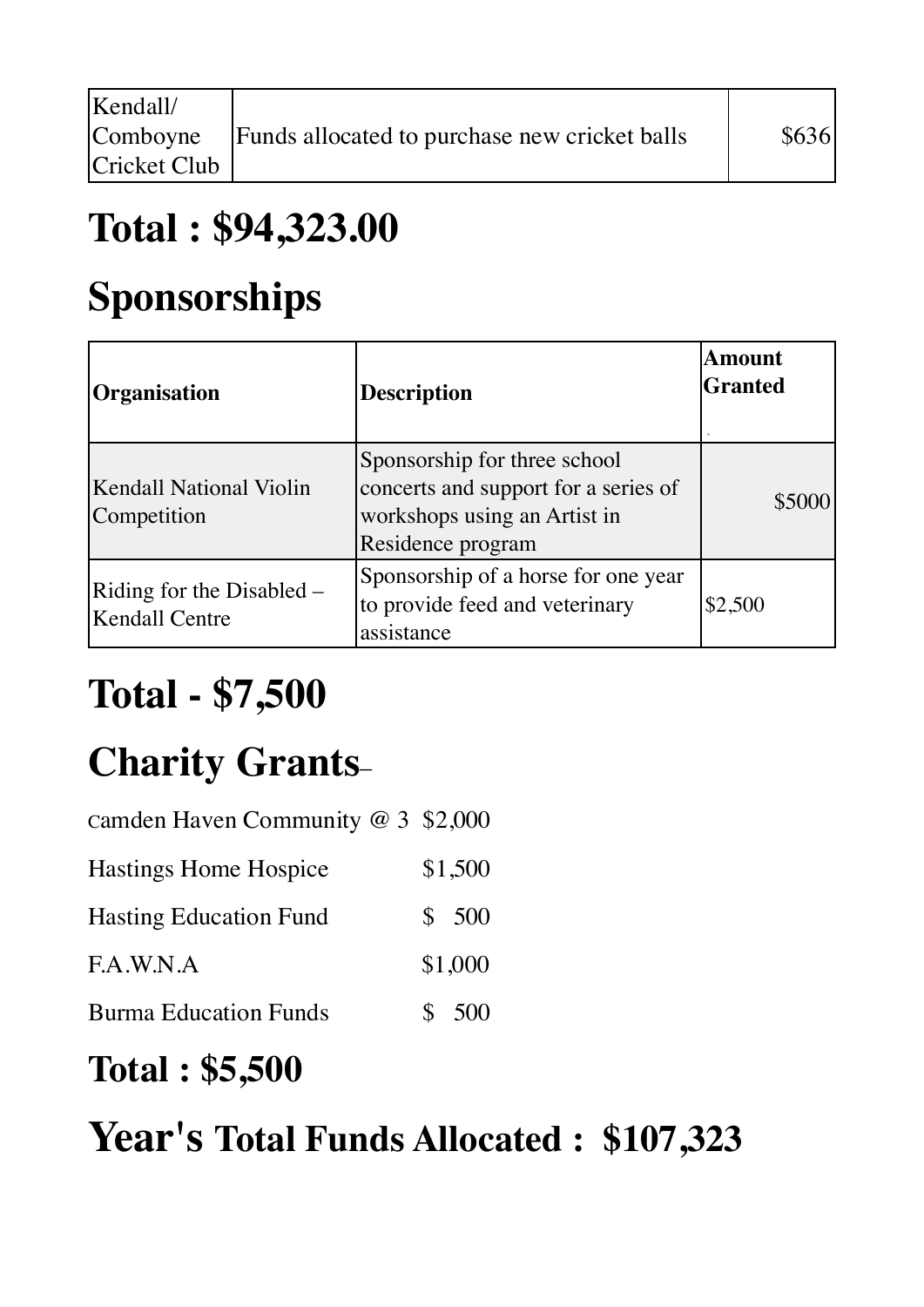### **Kendall Community Op Shop Grants – 2020**

| Organisation                               | Description                                                   | Amount<br>Given |
|--------------------------------------------|---------------------------------------------------------------|-----------------|
| Camden<br>Haven Girl<br>Guides             | Funds allocated for camping, sound equipment<br>and projector | \$1645          |
| Camden<br>Haven<br>Historical<br>Society   | Funds allocated for lockable storage cabinets                 | \$940           |
| Camden<br>Haven<br>$P.A.H.\&I$<br>Society  | Funds allocated to upgrade primitive camping<br>sites         | \$20,000        |
| Camden<br><b>Haven Pony</b><br>Club        | Funds allocated for a safety fence and hot water<br>system    | \$2,500         |
| Comboyne<br>Kendall<br><b>Cricket Club</b> | Funds allocated equipment                                     | \$830           |
| <b>Hastings</b><br>Valley<br>Archery Club  | Funds allocated for targets                                   | \$15,000        |

| Kendall                                | Funds allocated to for a pizza oven and sound | \$3,200  |
|----------------------------------------|-----------------------------------------------|----------|
| <b>King Creek</b><br><b>Rural Fire</b> | Funds allocated for a communication system    | \$2,500  |
| Laurieton                              | Funds allocated to purchase a container for a | \$4,455  |
| Laurieton                              | Funds allocated to extend covered area        | \$5,000  |
| Lorne Fire                             | Funds allocated to purchase thermal imaging   | \$9,680  |
| Make a<br>Difference,                  | Funds allocated for van fit out               | \$11,340 |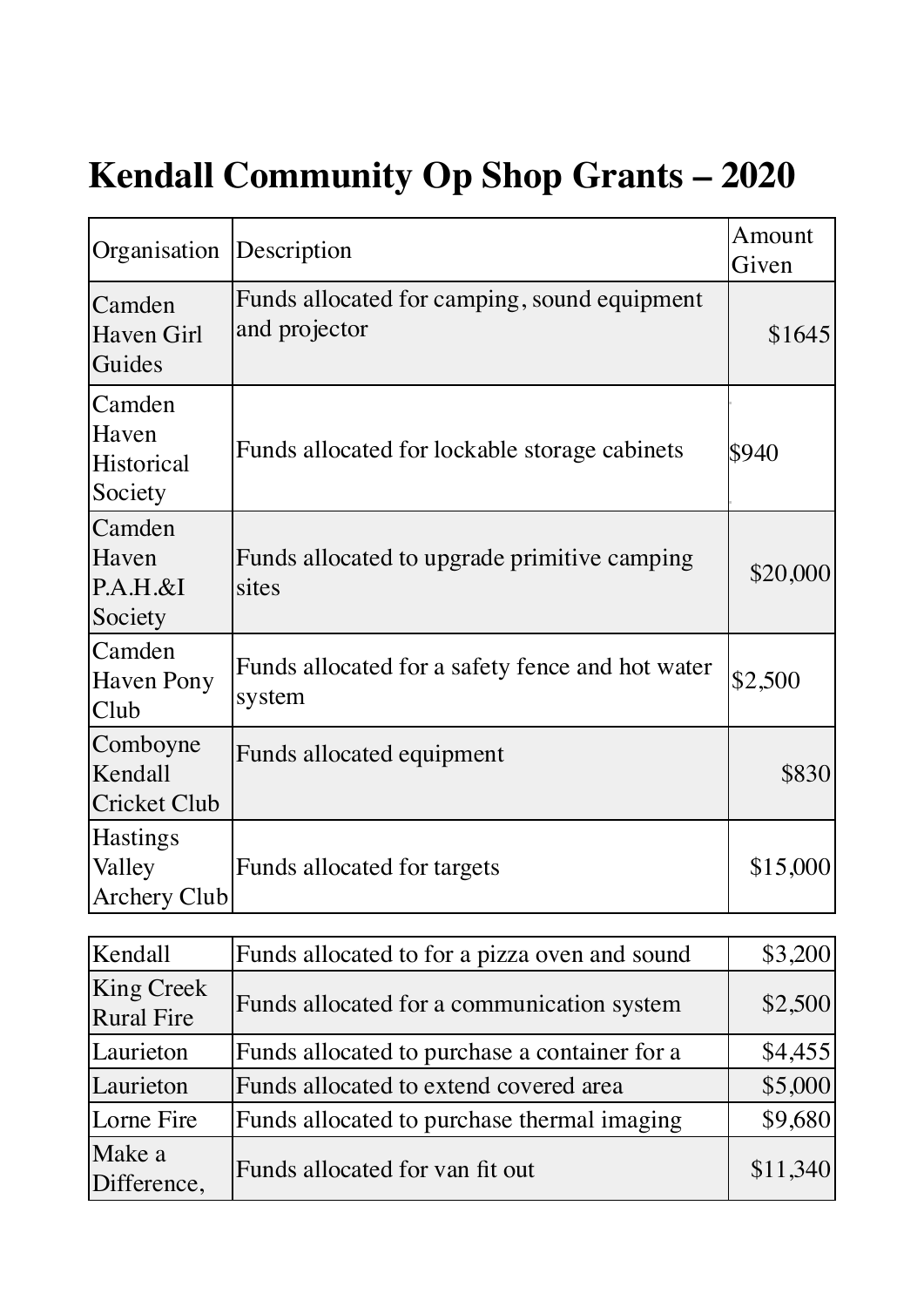| Marine<br>Rescue, | Funds allocated for a 4WD ute              | \$9,000 |
|-------------------|--------------------------------------------|---------|
| RDA,              | Funds allocated to purchase defibrillators | \$2,700 |
| Tactile Arts      | Funds allocated to purchase furniture and  | \$4,000 |

## **Total : \$92,790.00**

## **Sponsorships**

| Organisation                                       | <b>Description</b>                                                    | <b>Amount</b><br>Granted |
|----------------------------------------------------|-----------------------------------------------------------------------|--------------------------|
| Kendall National Violin<br>Competition             | Sponsorship for three school<br>concerts and support for a series of  | \$5000                   |
| Riding for the Disabled –<br><b>Kendall Centre</b> | Sponsorship of a horse for one year<br>to provide feed and veterinary | \$2,500                  |
| <b>Rythm Review</b>                                | Performance equipment                                                 | \$5,000                  |
| Camden Haven High                                  | Wellbeing school excursions                                           | \$10,000                 |
| Camden Haven High                                  | <b>NAIDOC</b> Week expenses                                           | \$10,000                 |

# **Total - \$32,500**

# **Charity Grants**–

| Little Wings                 | \$3,000 |
|------------------------------|---------|
| <b>Blazeaid</b>              | \$2,500 |
| <b>Hastings Home Hospice</b> | \$1,500 |
| YPSPACE MNC                  | \$900   |
| <b>Burma Education Funds</b> | \$900   |

#### **Total : \$8,800**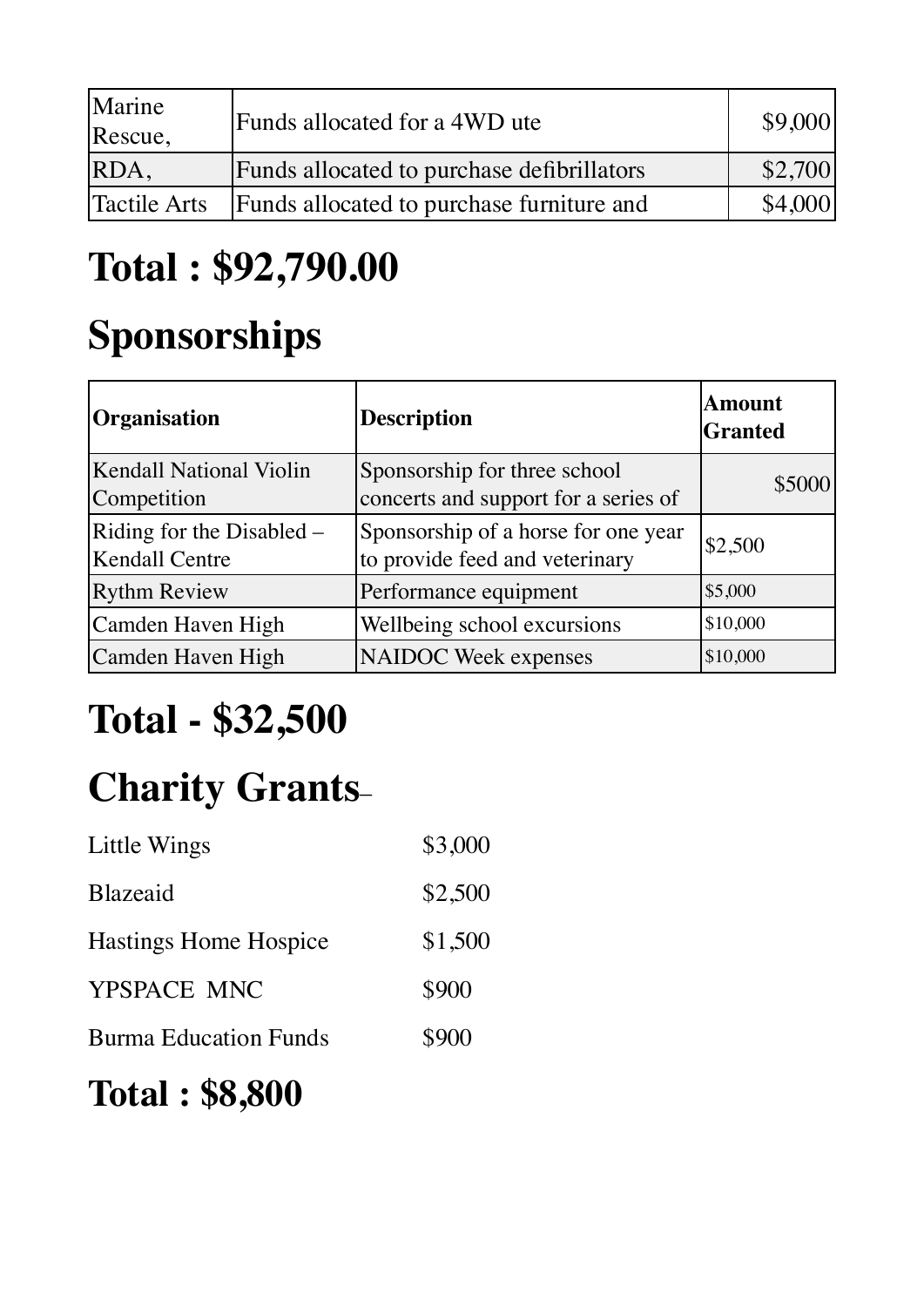## **Once only Grants**–

| <b>Blazeaid</b>                 | \$25,000 |
|---------------------------------|----------|
| 15 Rural Fire Brigades @\$5,000 | \$75,000 |

Fire brigades include:

Byabarra, Comboyne, Hollisdale, Huntington, Long Flat, Pappinbarra, Pembroke, Rollands Plains, Telegraph Point, King Creek, Camden Haven, Hannam Vale, Johns River, Lorne, Moorland

### **Year's Total : \$234,090**

#### **Kendall Community Op Shop Grants – 2019**

| Organisation                   | Description                                                                                                                       | Amount   |
|--------------------------------|-----------------------------------------------------------------------------------------------------------------------------------|----------|
| Beach to<br>Beach              | Funds allocated for pathway facilities including<br>drinking stations and doggie do stands along<br>completed sections of pathway | \$6,384  |
| Camden<br>Haven Girl<br>Guides | Funds allocated for the purchase of camping<br>gear and life jackets                                                              | \$1,470  |
| Camden<br>Haven                | Funds allocated for the purchase of a ride-on<br>lawn mower                                                                       | \$20,000 |
| Camden<br><b>Haven Pony</b>    | Funds allocated for a new storage shed                                                                                            | \$6,000  |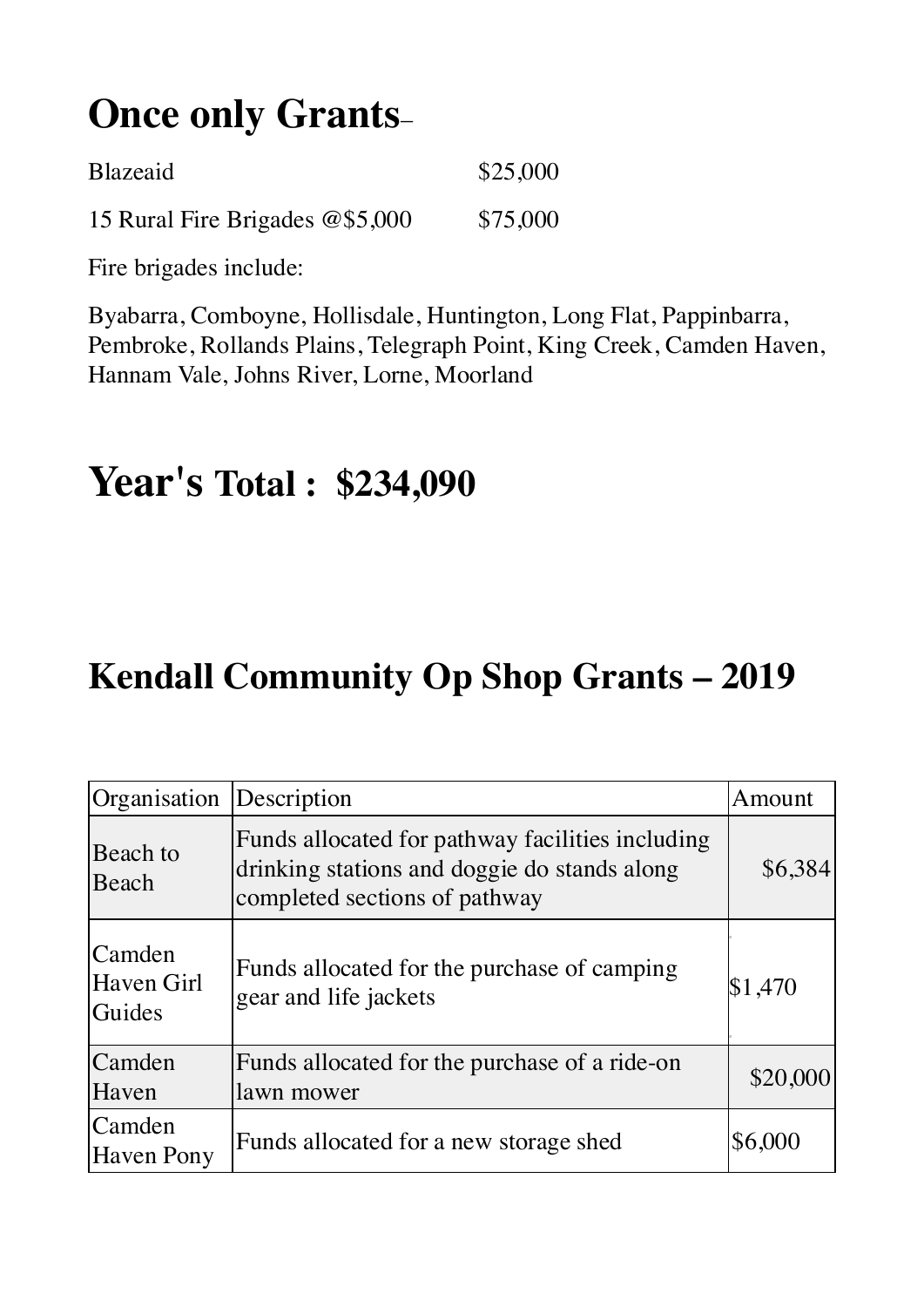| Creek to<br>Creek                  | Funds allocated for the purpose of levelling and<br>re-gravelling the trail | \$3,165  |
|------------------------------------|-----------------------------------------------------------------------------|----------|
| <b>Hastings</b><br>Valley          | Funds allocated to provide a shooting line<br>shelter area for competitors  | \$10,000 |
|                                    |                                                                             |          |
| <b>Heart Health</b>                | Funds allocated to purchase a defibrillator and                             | \$4,000  |
| Kendall                            | Funds allocated for extension of existing shed                              | \$11,923 |
| Kendall                            | Funds allocated to purchase a 5kw Solar System                              | \$10,178 |
| Laurieton                          | Funds allocated to purchase airborne dust                                   | \$1,797  |
| Make a<br>Difference,              | Funds allocated to assist with the purchase of a<br>mobile food van         | \$10,000 |
| National<br>Parks                  | Funds allocated for equipment for habitat<br>restoration                    | \$500    |
| <b>Tactile Arts</b><br>Group (TAG) | Funds allocated for a shed to house a kiln                                  | \$6,980  |

## **Total Given: \$92,397.00**

# **Sponsorships**

| <b>Organisation</b>                                | <b>Description</b>                                                                                                        | <b>Amount</b><br><b>Granted</b> |
|----------------------------------------------------|---------------------------------------------------------------------------------------------------------------------------|---------------------------------|
| Kendall National Violin<br>Competition             | Sponsorship for three school<br>concerts and support for a series of<br>workshops using an Artist in<br>Residence program | \$5000                          |
| Riding for the Disabled –<br><b>Kendall Centre</b> | Sponsorship of a horse for one year<br>to provide feed and veterinary<br>assistance                                       | \$2,500                         |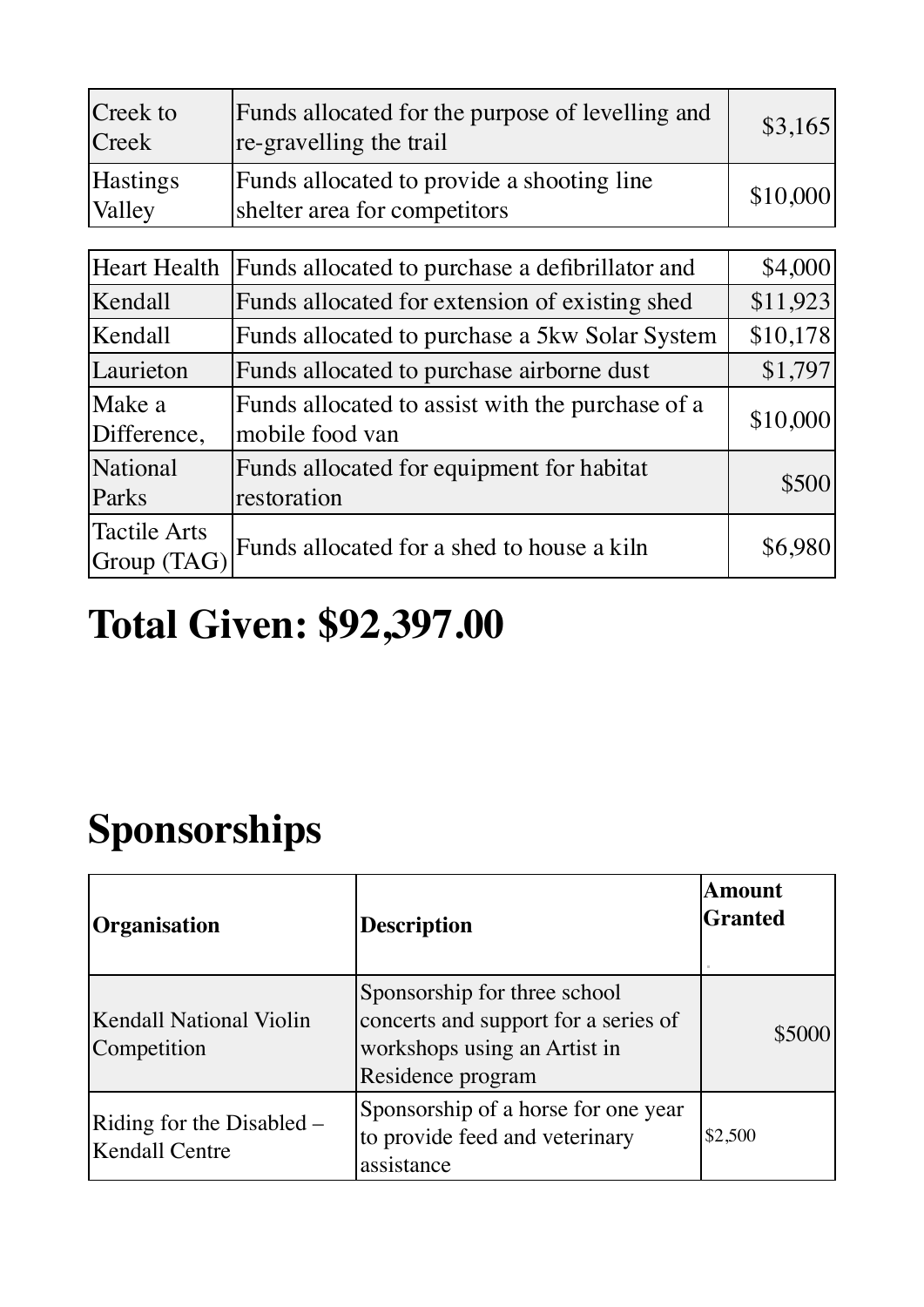| Its a Stitch Up at Byabarra             | Purchase of special fabrics to make<br>palliative care gowns | \$1,250 |
|-----------------------------------------|--------------------------------------------------------------|---------|
| Camden Haven High<br>School NAIDOC Week | Funding for a project for NAIDOC<br>week                     | \$5,000 |

# **Total - \$13,750**

# **Charity Grants**–

| <b>Hastings Home Hospice</b>   | \$2,700 |
|--------------------------------|---------|
| Wish for Willow                | \$2,000 |
| <b>FAWNA</b>                   | \$1,600 |
| <b>YPSPACE Mid North Coast</b> | \$1,000 |
| <b>Burma Education Fund</b>    | \$500   |

#### **Total : \$7,800**

#### **Total funds allocated 2019 - \$ 118, 847.000**

### **Kendall Community Op Shop Charity Grants - 2018**

Hastings Home Hospice - \$3000 Mid Coast Cancer Centre - \$1500 YPSPACE - \$1500 FAWNA \$1500

Burma Education Fund - \$500

#### **Total : \$8000**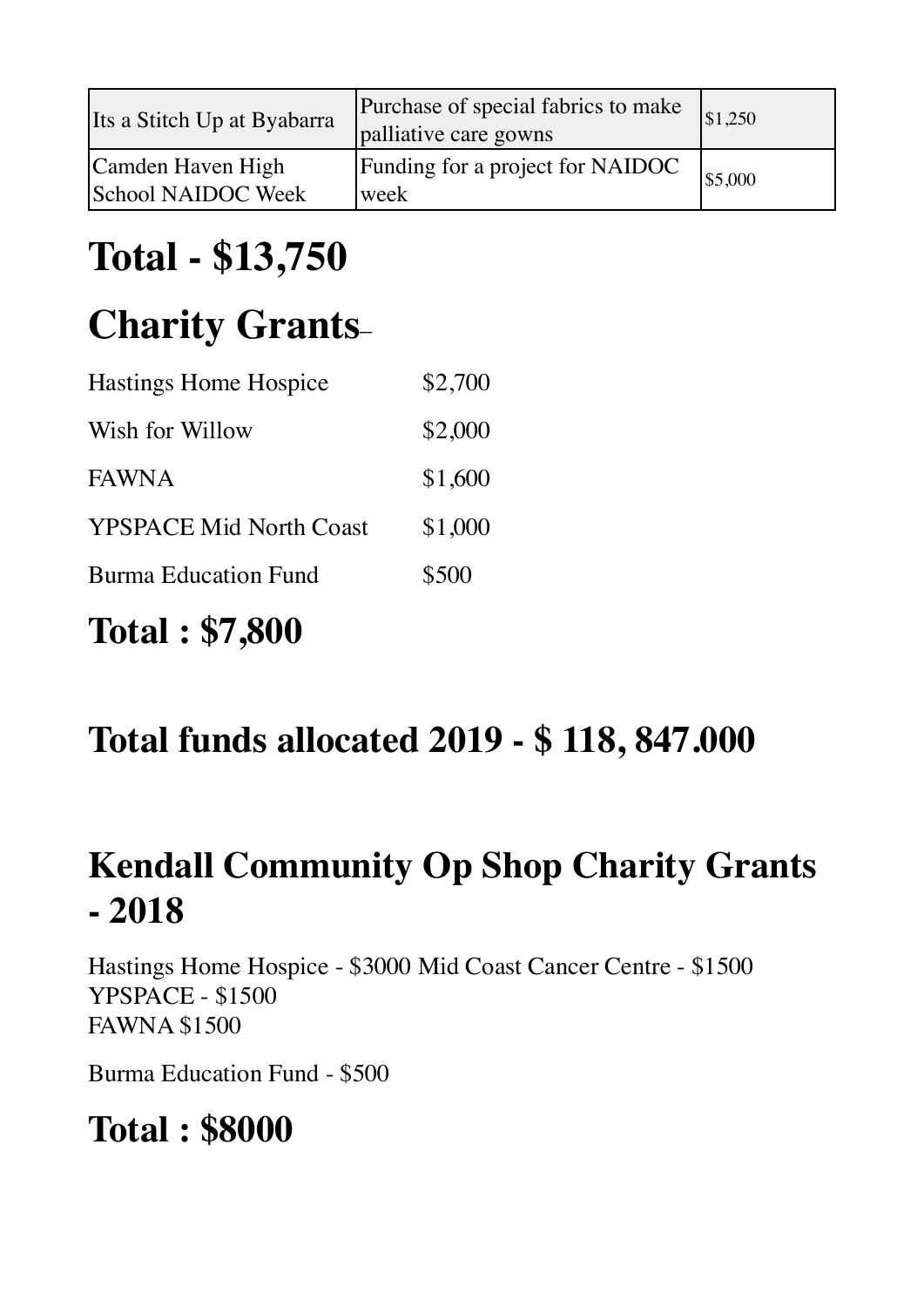NB In 2018 the Grants system was not implemented because funds went towards the extension of the Op Shop. Only the Charity Grants were distributed

#### **Kendall Community Op shop Grants – 2017**

| Organisation                                  | Description                                                                                                                                                                   | Amount  |
|-----------------------------------------------|-------------------------------------------------------------------------------------------------------------------------------------------------------------------------------|---------|
| Kendall<br>Men's Shed<br>Inc                  | o Funds to cover the cost of construction of<br>walls and roof to the existing slab flooring and<br>the fitting of 4 colour-bond doors, including<br>wiring, lights and power | \$13000 |
| Laurieton<br>Men's Shed<br>Inc                | Funds to replace 3 antiquated and unsafe<br>machines to create a safer environment for<br>members                                                                             | \$3000  |
| Riding for<br>the Disabled<br>$NSW$ – The     | Funds to purchase Safety/Support Riding vests<br>for the Centre                                                                                                               | \$1280  |
| Camden<br><b>Head Pilot</b><br><b>Station</b> | Funds to cover the cost of signage involving QR<br>code applications to convey information to the<br>public regarding the Pilot station and                                   | \$3745  |
| Kendall<br>Heritage<br>Society                | o Funds to cover the cost of timber posts,<br>fasteners, paint, concrete and signage to upgrade<br>and maintain the Historic Longworth Tramway.                               | \$1685  |
| Laurieton                                     | Funds to cover the cost of two new Tennis court                                                                                                                               | \$556   |

| Inc.              |                                                                                          |         |
|-------------------|------------------------------------------------------------------------------------------|---------|
| Camden<br>Haven   | Funds to cover the construction of removable<br>stables in the Gordon Ramsay Pavilion    | \$5000  |
| Camden<br>Haven   | Funds to cover the cost of building a<br>Multipurpose Community Machinery workshop       | \$20000 |
| Kendall<br>Public | Funds to cover the cost of 6 Ukuleles<br>Funds for purchase of an Electric Vita –mix and | \$2134  |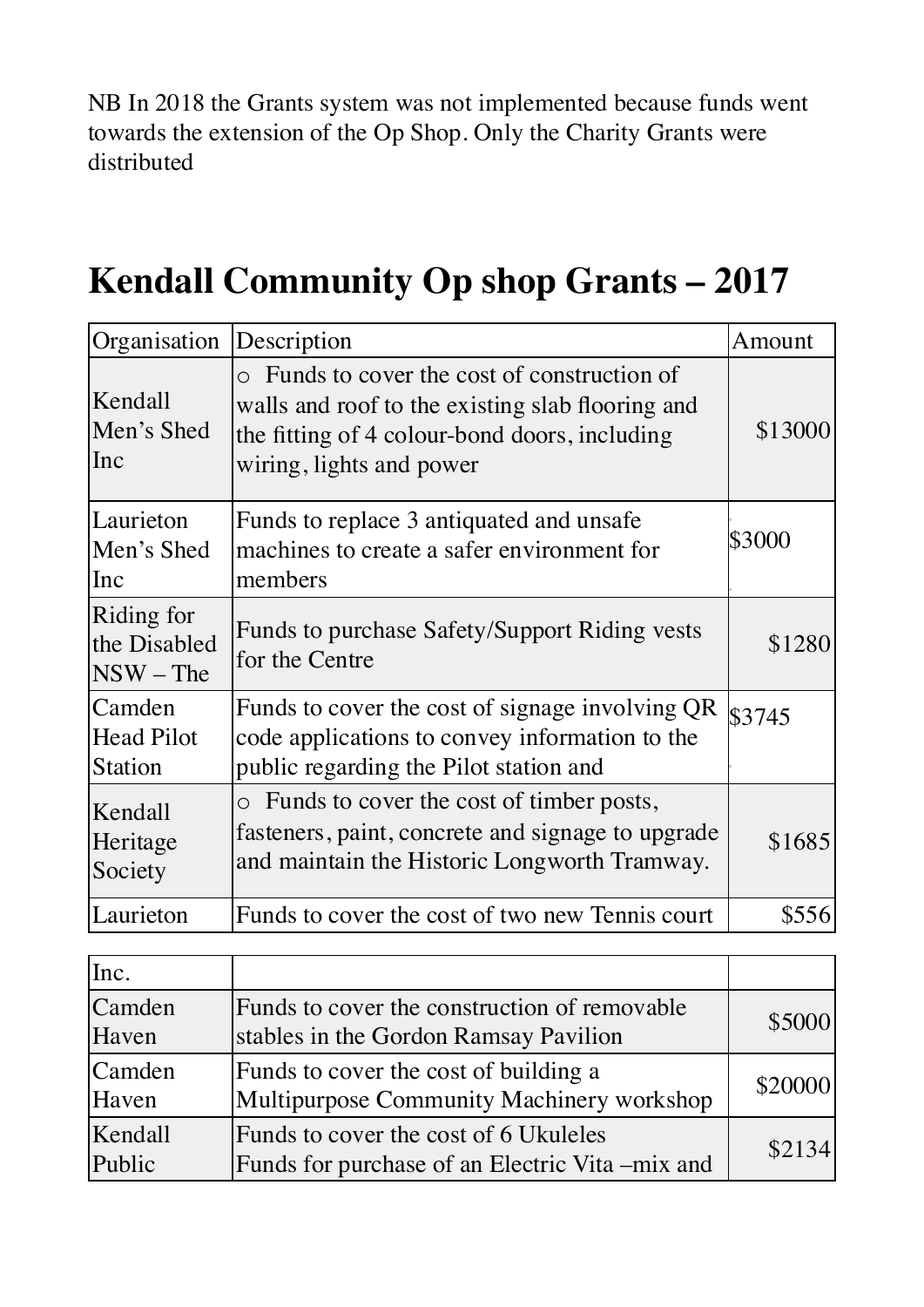|          | Bonny Hills Funds to provide an outside shower facility as | \$3000 |
|----------|------------------------------------------------------------|--------|
| Progress | part of the new amenities block                            |        |

### **Total Given: \$53 400 Sponsorships**

| <i><b>Organisation</b></i>                           | <b>Description</b>                                                    | Amount<br>Granted |
|------------------------------------------------------|-----------------------------------------------------------------------|-------------------|
| <b>Kendall National Violin</b><br>Competition        | Sponsorship for three school<br>concerts and support for a series of  | \$5000            |
| Riding for the Disabled $-$<br><b>Kendall Centre</b> | Sponsorship of a horse for one year<br>to provide feed and veterinary | \$2500            |

## **Total - \$7500 Charity Grants**–

Camden Haven Community at 3:00 - \$1000 Burma Education Fund - \$1500 Beyond Blue Rural Health - \$1000 Make a Difference (MAD) PMQ inc - \$3000 YPSPACE MNC inc - \$1500

### **Total : \$8000**

#### **Total funds allocated 2017 - \$68 900**

### **Kendall Op Shop Community Grants – 2016**

| <b>Organisation</b>         | <b>Description</b>                                                                                | <b>Amount</b> |
|-----------------------------|---------------------------------------------------------------------------------------------------|---------------|
| Bookends@Kendall            | Funds to cover the cost of the<br>installation of a split system<br>Reverse Cycle Air conditioner | \$1850        |
| Camden Haven Girl<br>Guides | Funds to purchase 20 PFD's to \$1000<br>enable girls to go canoeing as a                          |               |
| Kendall Men's Shed          | Funds to cover cost of a<br>concrete floor at the northern<br>end of the existing shed and a      | \$6750        |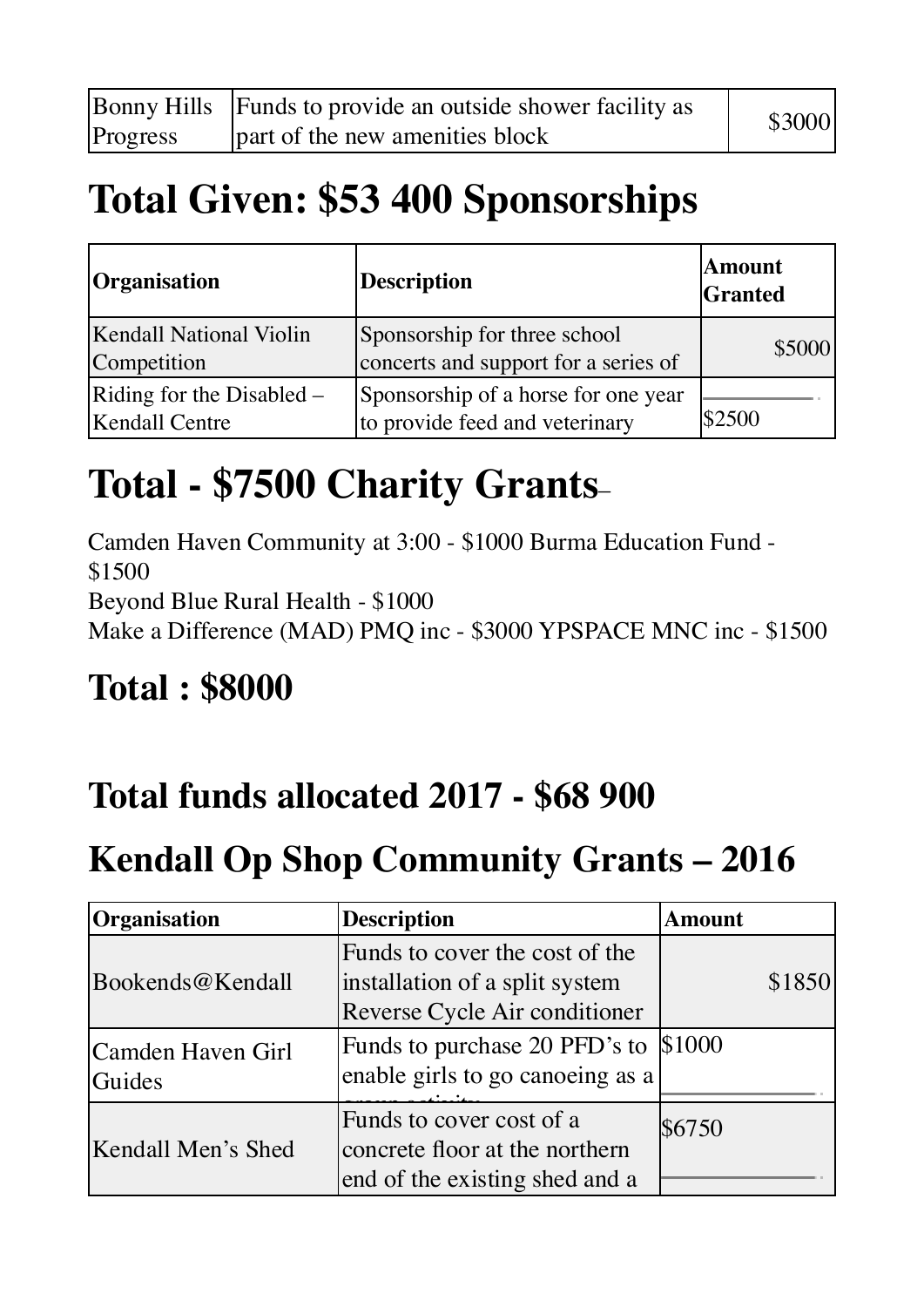| <b>National Parks</b><br><b>Association NSW -</b><br><b>Mid North Coast</b><br>branch | Funds to cover cost of formal<br>training in Chemical<br>Application for three members,<br>Bush regeneration training for | \$975   |
|---------------------------------------------------------------------------------------|---------------------------------------------------------------------------------------------------------------------------|---------|
| Camden Haven Sea<br>Scouts                                                            | Funds to cover the cost of<br>patrol tents and First Aid Kits                                                             | \$2021  |
| Kendall Rugby League<br>Club                                                          | Funds to cover cost of<br>improvements and addition to                                                                    | \$10000 |
| <b>Bonny Hills Progress</b><br>Association                                            | Funds to cover seating with<br>shad cover at the Rainbow                                                                  | \$1500  |
| <b>Laurieton Men's Shed</b>                                                           | Funds to cover the installation<br>of a Solar Electrical Power                                                            | \$2000  |
| Riding for the Disabled<br>- The Kendall Centre                                       | Funds to cover the cost of<br>fencing the arena at the                                                                    | \$15485 |
| Camden Haven P.A.H                                                                    | Funds to upgrade the main                                                                                                 | \$14000 |

| Pavilion lighting, 3 power      |                                                               |
|---------------------------------|---------------------------------------------------------------|
| heads for campsite extension,   |                                                               |
| upgrade power beyond the        |                                                               |
| amenities block and an          |                                                               |
| Funds to cover cost of laying a |                                                               |
| connecting path between the     | \$4242                                                        |
| sealed access track to the pump |                                                               |
| station and the existing        |                                                               |
| Funds to build a fence to       |                                                               |
| enclose an area south of the    |                                                               |
|                                 |                                                               |
|                                 | \$760                                                         |
|                                 |                                                               |
|                                 |                                                               |
|                                 | Funds for replacement steering<br>blades for outrigger canoes |

# **Total - \$61538 Sponsorships**

| <b>Organisation</b>            | Description                          | <b>Amount</b> |
|--------------------------------|--------------------------------------|---------------|
| <b>Kendall National Violin</b> | Sponsorship for three school         | \$5000        |
| Competition                    | concerts and support for a series of |               |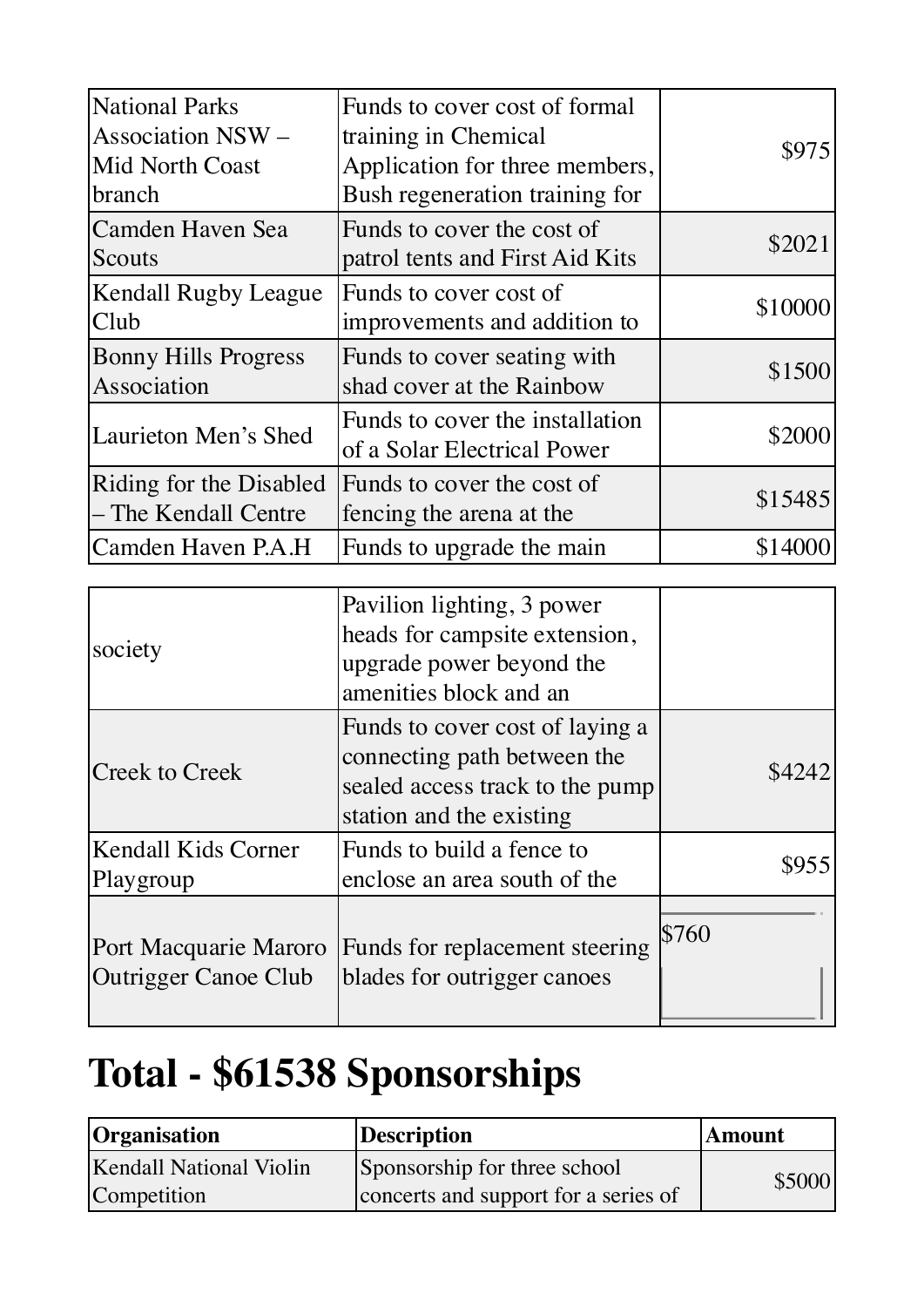# **Total - \$7500 Charity Allocation**

Sailability - \$1500 Headspace - \$1000 Burma Education Fund - \$1500 Royal Flying Doctor service - \$1000 Domestic and Family Violence Specialist Services - \$1000 United Hospital Auxiliaries of NSW Inc Port Macquarie Pink Ladies Branch - \$1500

# **Total - \$7500 Total Funds allocated for 2016 - \$76 538**

### **Kendall Op Shop Community Grants – 2015**

| Organisation                               | <b>Description</b>                                                                                                       | Amount  |
|--------------------------------------------|--------------------------------------------------------------------------------------------------------------------------|---------|
| Camden Haven<br>Historical Society Inc.    | Funds to purchase a computer system to<br>document historic photographs and<br>documents and for the registration of the | \$2760  |
| <b>Camden Haven Landcare</b><br>Group Inc  | Funds to purchase a Brush cutter, Chain<br>Saw and weed killer to undertake<br>roadside bush regeneration and weed       | \$1891  |
| Lorne Rural Fire Brigade                   | Funds to purchase a comprehensive hand<br>tool kit to maintain equipment                                                 | \$1000  |
| Steering committee for<br>the WW1 Soldiers | Funds to restore the WW1 Memorial at<br>the Kew Information Area                                                         | \$1724  |
| Camden Haven P.A.H&I<br>Society Inc        | Funds to replace old cattle stalls                                                                                       | \$18910 |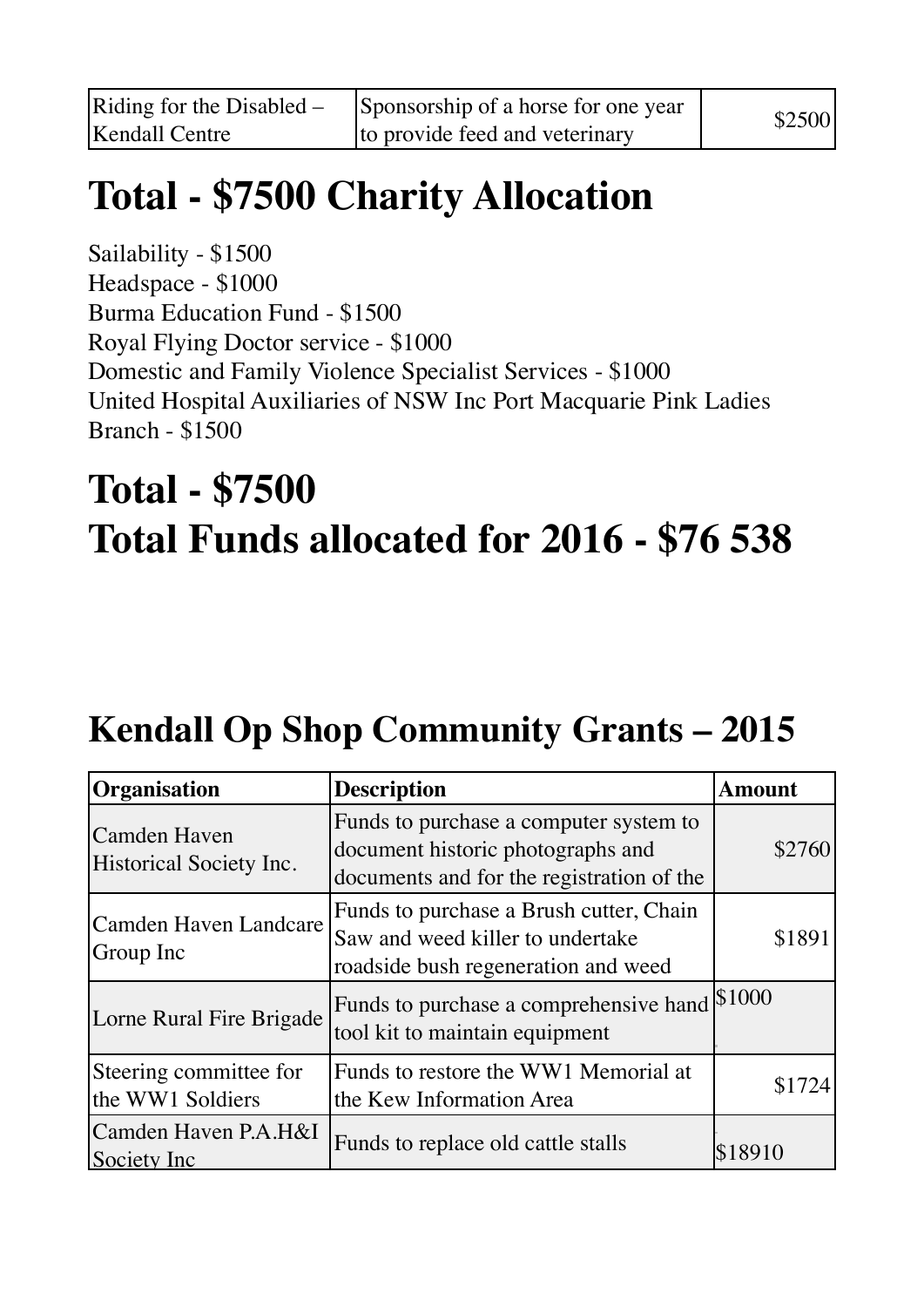| Kendall Rugby League<br><b>Football Club</b>       | Funds to install solar panels, a water<br>tank and to upgrade the septic pump    | \$3862  |
|----------------------------------------------------|----------------------------------------------------------------------------------|---------|
| Port Writers Inc.                                  | Funds to run an Open Literary<br>Competition and publish an Anthology            | \$4100  |
| <i>i</i> -Kew Information<br>Centre                | Funds to install an alarm system<br>including 24 hour monitoring and duress      | \$1760  |
| Kendall Men's Shed Inc                             | Funds to enclose the external walls of<br>the existing southern and eastern      | \$14980 |
| <b>Kendall Community</b><br>Centre                 | Funds to update the Centres computer<br>equipment with new hardware and          | \$4000  |
| Riding for the Disabled –<br><b>Kendall Centre</b> | Funds to update helmets for riders                                               | \$880   |
| Queens Lake Sailing<br>Club                        | Funds to carry out modifications to the<br>Rescue/Response boat to allow members | \$6873  |
| <b>Laurieton Tennis Club</b>                       | Funds to supply and install a patio cover                                        | \$3000  |

|                              | attached to the existing tennis clubhouse                                                                                                           |        |
|------------------------------|-----------------------------------------------------------------------------------------------------------------------------------------------------|--------|
| The Sublime Chimes           | Funds to purchase handbells                                                                                                                         | \$2500 |
| <b>Boxing Bungu Muran</b>    | Funds for equipment to provide boxing<br>fitness workout and training sessions                                                                      | \$3000 |
| Kendall Public School<br>P&C | Funds to replace fridge and freezer in the<br>Kendall Public School Canteen<br>Funds to start an African Drumming<br>Group at Kendall Public School | \$7773 |

### **Total - \$78833**

### **Sponsorships 2015**

| <b>Organisation</b>                                | <b>Description</b>                                                                                   | <b>Amount</b> |
|----------------------------------------------------|------------------------------------------------------------------------------------------------------|---------------|
| <b>Kendall National Violin</b><br>Competition      | Sponsorship for three school<br>concerts and support for a series<br>of workshops using an Artist in | \$8000        |
| Riding for the Disabled –<br><b>Kendall Centre</b> | Sponsorship of a horse for one<br>year to provide feed and                                           | \$2500        |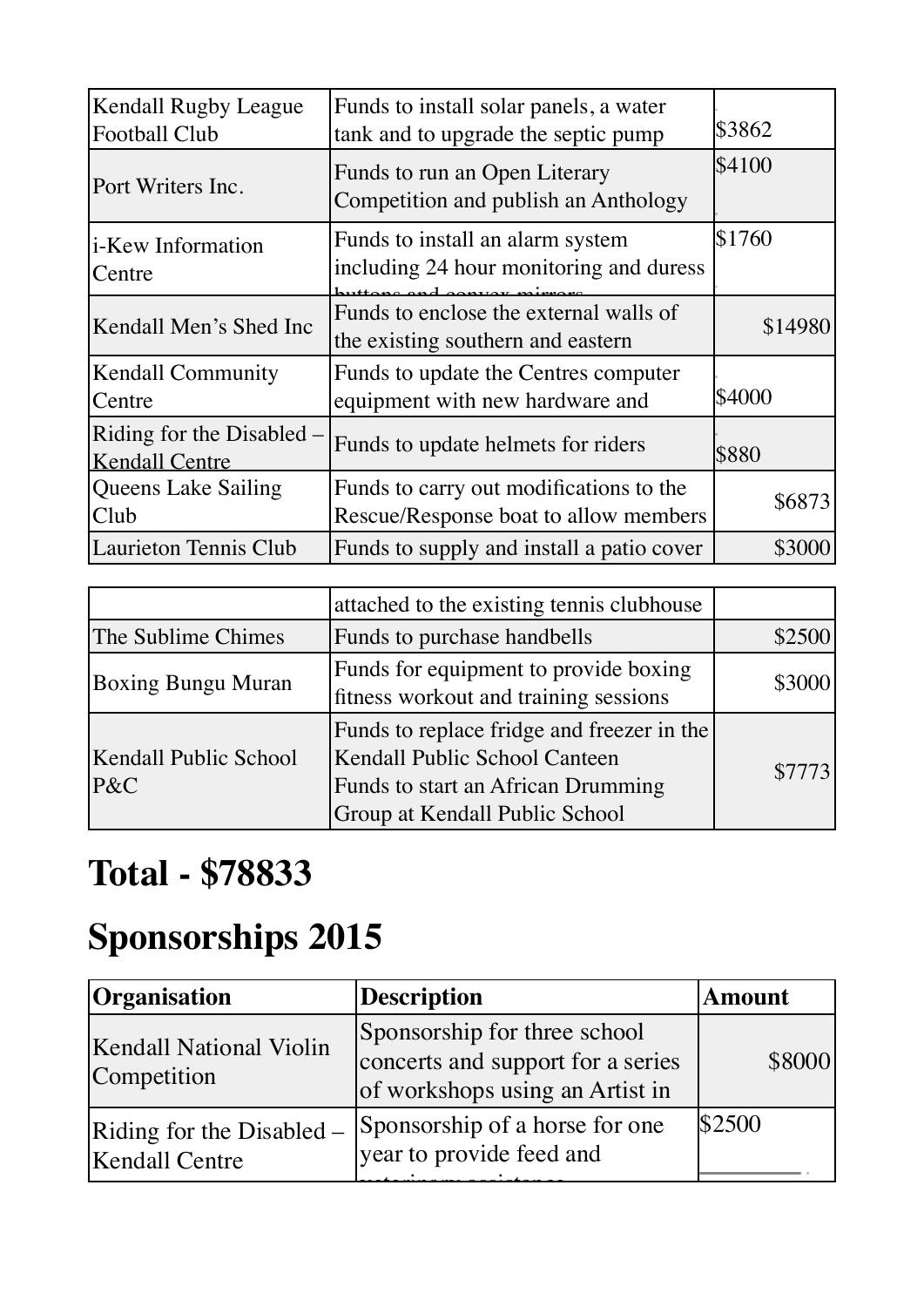|                                                  |                                                                                           | $^{\circ}2400$ |  |
|--------------------------------------------------|-------------------------------------------------------------------------------------------|----------------|--|
| <b>Kendall Community</b><br>Centre Reserve Trust | Sponsorship of \$400 per month<br>to off- set costs of producing the<br>Kendall Chronicle |                |  |

#### **Total - \$12900 Charity Allocation 2015**

Sailability – \$1500 Global Aid Australia – \$1500 Westpac Rescue Helicopter Service- \$1000

Headspace-Burma Education Fund Royal Flying Doctors Service – **Total - \$6900** 

#### **Major Projects Beach to Beach - \$29000**

\$1500 \$1000

\$400

#### **Additional Funds Allocated**

Pilot Station - \$5000 Meals on Wheels - \$1000 Molly Mullens sponsorship - \$500

Park Concrete - \$1892

#### **Total \$8392 Total funds allocated for 2015 - \$13602**

#### **Kendall Community Op shop Grants 2014**

| St Joseph's Early Childhood | Funds to purchase and install an  | <b>S460</b> |
|-----------------------------|-----------------------------------|-------------|
| Services                    | outdoor cupboard to house a first |             |
|                             | مندا المنام ا                     |             |
|                             |                                   |             |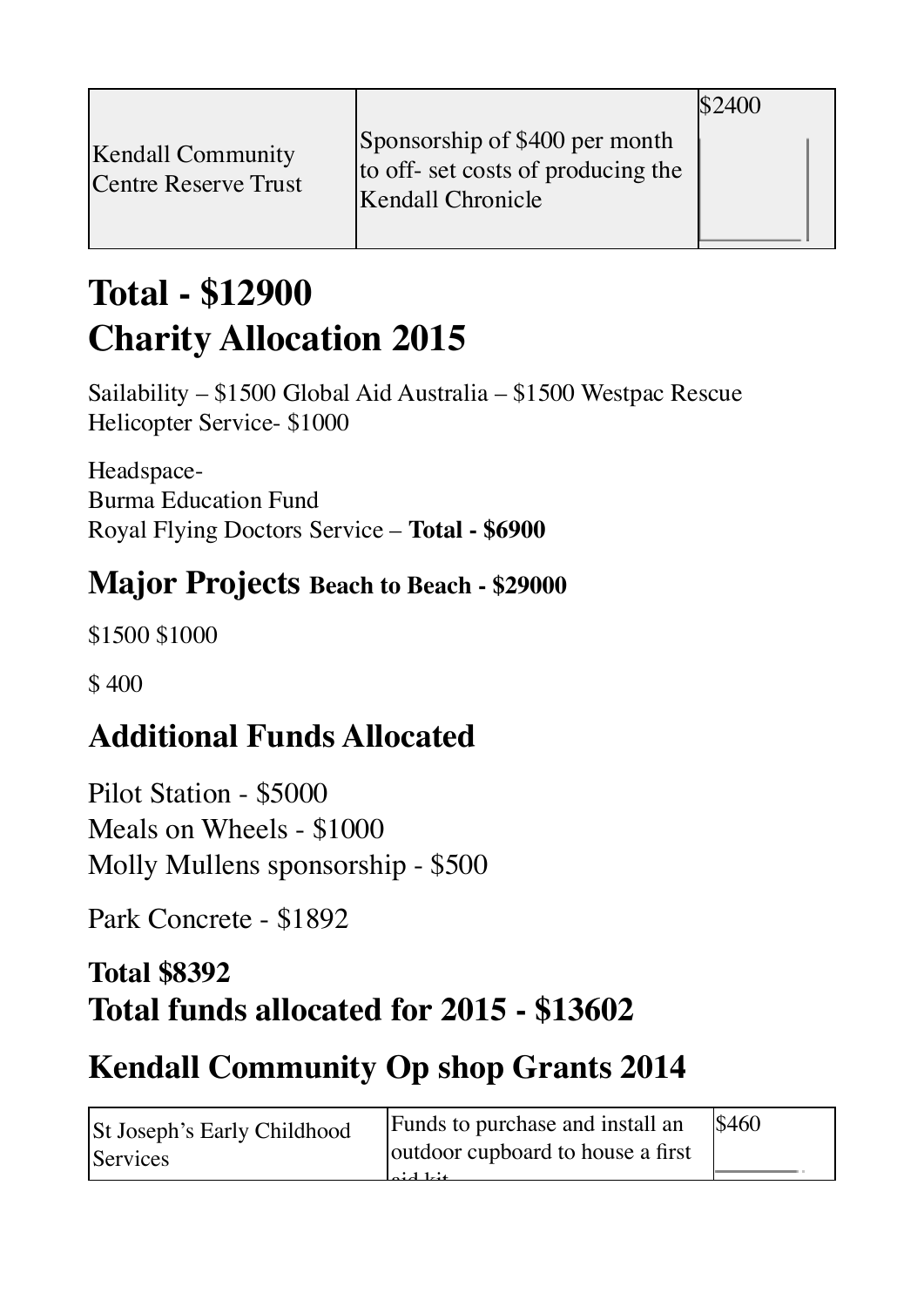| Camden Haven Historical<br>Society                 | Funds to purchase and install glass<br>door to the display cabinet to                                 | \$495  |
|----------------------------------------------------|-------------------------------------------------------------------------------------------------------|--------|
| The Good Life in Kendall                           | Funds to purchase a printer for<br>community organisations use                                        | \$774  |
| Camden Haven Pony Club                             | Funds to purchase a micro-chip<br>scanner for Hendra vaccinations<br>and safety cups for show-jumping | \$1210 |
| <b>National Parks Association of</b><br><b>NSW</b> | Funds to provide 10 walk leaders<br>with first aid certificates and 2-                                | \$1329 |
| Harrington Men's Shed                              | Funds to construct a gardening                                                                        | \$1388 |
| Kendall War Memorial Reserve<br>Trust              | Funds to install a PV Solar System<br>to reduce electricity costs                                     | \$2229 |
| <b>Hastings Valley Fine Arts</b>                   | Funds to purchase street stands for                                                                   | \$3117 |
| Kendall Community Pre-<br>school                   | Funds for the re-creation and<br>upgrade of the sandpit space                                         | \$3890 |
| Camden Haven Meals on<br>Wheels                    | Funds to up-grade equipment in<br>service vehicle – cargo barrier,                                    | \$4020 |

|                                                    | reversing camera and fire-proof<br>window screen for building                  |        |
|----------------------------------------------------|--------------------------------------------------------------------------------|--------|
| <b>Kendall Community Boatshed</b>                  | Funds to complete the final stage<br>of building restoration and the           | \$4550 |
| Kendall Public School P&C                          | Funds for the purchase of a<br>resource kit of cameras to support              | \$5200 |
| Riding for the Disabled –<br><b>Kendall Centre</b> | Funds towards the purchase of a<br>Ride-on Mower – all wheel drive             | \$5800 |
| <b>Camden Haven Sea Scouts</b>                     | Renovations of the community<br>scout hall verandah                            | \$6160 |
| Laurieton Men's Shed                               | Funds to construct 'Parking for the \\$7237<br>Disabled' places at the centre  |        |
| Camden Have Surf Life saving<br>Club               | Funds to cover the cost of painting \$7260<br>the exterior of the Camden Haven |        |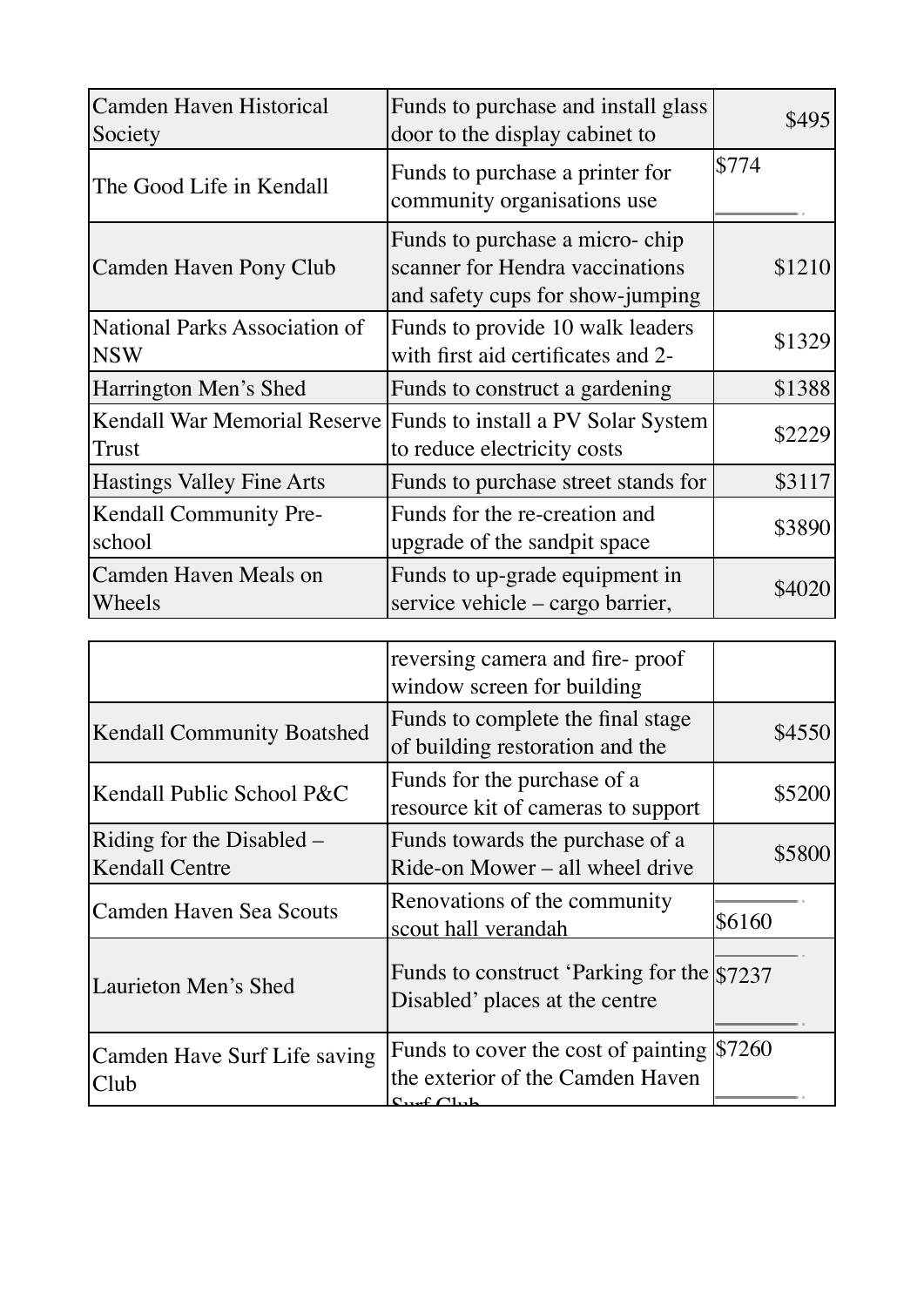| Kendall Men's Shed               | Funds to complete Stage 2 of the<br>Awning including walls, barge<br>capping, gutters and down pipes.<br>Purchase of Thicknesser/Planer, | \$7487  |
|----------------------------------|------------------------------------------------------------------------------------------------------------------------------------------|---------|
| <i>i</i> -Kew Information Centre | Funds to cover costs of glass<br>showcases, counter top displays,                                                                        | \$7940  |
| <b>Camden Haven Boxing Team</b>  | Funds to cover cost of connection<br>of electricity to the new shed                                                                      | \$10000 |
| The Bells of Haven Handbell      | Funds to purchase 3-octave set of                                                                                                        | \$10417 |
| <b>Kendall Reserve Trust</b>     | Funds to purchase the Kawai<br>Chamber Grand piano from the                                                                              | \$11000 |

|         | Camden Haven PAH&I Funds to buy an expresso | \$5380 |
|---------|---------------------------------------------|--------|
| society | coffee machine and                          |        |

#### **Charity Grants 2014**

**Braveheart -** \$1000 **Domestic and Family Violence Specialist Services**. - \$1000 **Books for Africa** - \$500 **Penola House** –\$1000 **Burma Education Fun** - \$2000

### **Sponsorships 2014**

**Live Music Sydney** performance group conducts concerts to local schools and preschool - \$5000 **Sponsorship requests** 

RDA – sponsor a horse costs for 1 year - \$2500, Molly Mullen - Camden Haven Sea Scouts – insurance costs \$1900

#### **Total Given including Charity Grants and Sponsorship – 2014 - \$114963**

#### **Kendall Op Shop Grants 2013**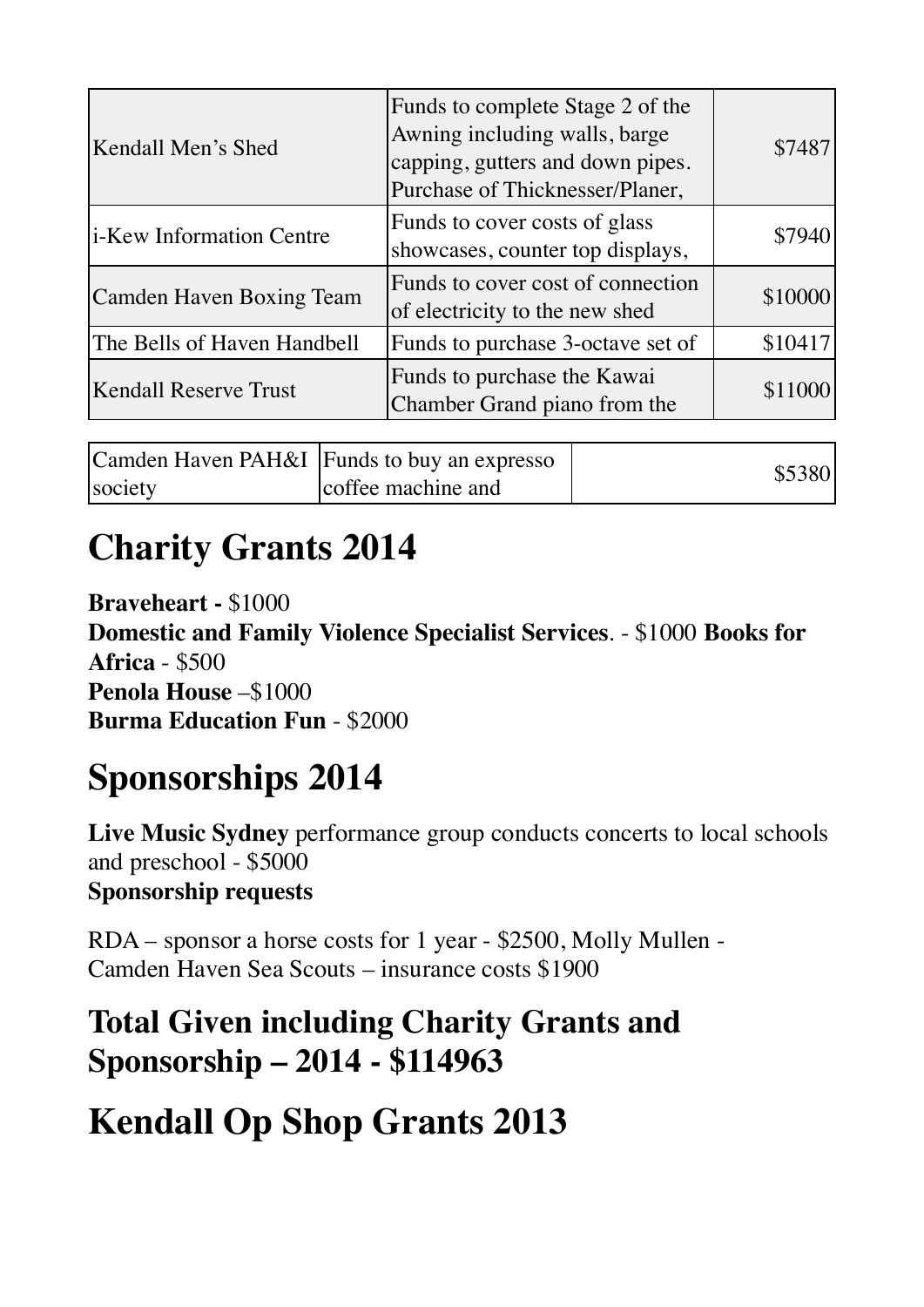| Kendall Riding for the                           | Purchase of Bridles and Handle                                                                     | \$565   |
|--------------------------------------------------|----------------------------------------------------------------------------------------------------|---------|
| Camden Haven Physical<br><b>Culture Club</b>     | Funds for scholarships, video<br>camera, National rep costs                                        | \$646   |
| Herons creek Primary School                      | <b>Outfit School canteen</b>                                                                       | \$1400  |
| <b>Kendall Little Athletics</b>                  | Funds towards outfitting toilet<br>block                                                           | \$2050  |
| Kendall Heritage Society                         | Purchase and installation of steel<br><b>Bullock team feature at Kendall</b>                       | \$3500  |
| The Good Life in Kendall                         | Construction of Six display                                                                        | \$4782  |
| Camden Haven Meals on<br>Wheels                  | Purchase and installation of<br>Freezers including costs to                                        | \$4795  |
| <b>Kendall Community Reserve</b><br><b>Trust</b> | Funds to cover cost of painting<br>interior of Kendall Community                                   | \$5445  |
| <b>Camden Haven Sea Scouts</b>                   | Kitchen equipment for the<br>facility, signage, administration                                     | \$5600  |
| Camden Haven PAH&I                               | Materials for the replacement of<br>showground fencing and security                                | \$6442  |
| Camden Haven Historical                          | Construction and installation of                                                                   | \$9490  |
| Kendall Dragon Boat Club                         | Funds to cover cost of Boat shed<br>up-grade including labour and<br>materials, kitchen equipment, | \$8000  |
| Kew VIC steering Committee                       | Set-up costs for the centre<br>including computer, TV, Kitchen                                     | \$13999 |
| <b>Camden Haven Boxing Team</b>                  | Construction costs of colour<br>bond shed including concrete                                       | \$15000 |
| Kendall Mens' Shed                               | Concrete verandah floor at front<br>of shed                                                        | \$15000 |

### **Sponsorships**

- <sup>7</sup> Kendall National Violin Competition to conduct Live Music Sydney concerts in local schools - \$5000
- **19. If the Rightary** Rendall Riding for the Disabled one year sponsorship for the care and up-keep of a horse - \$2000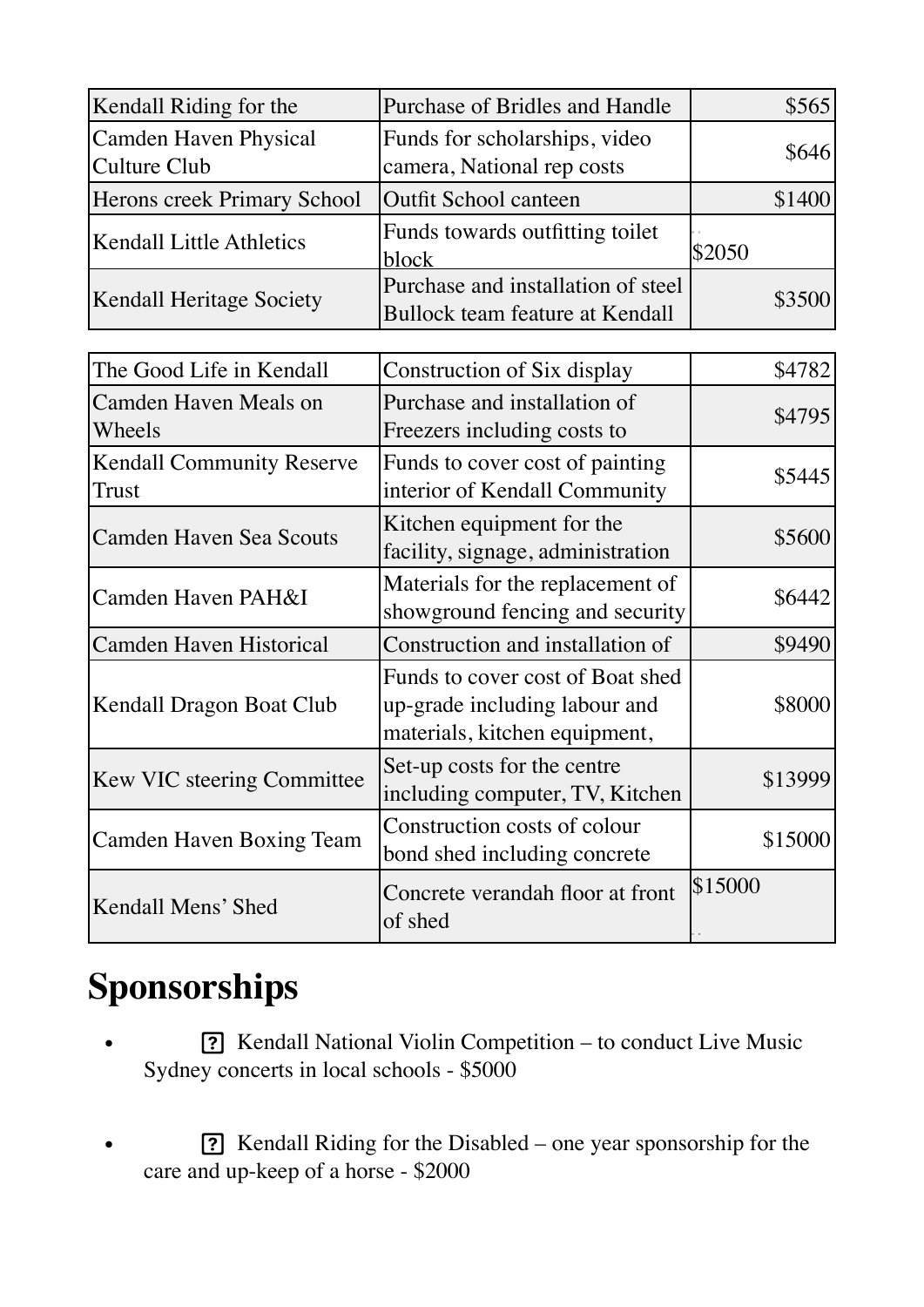Camden Haven Neighbourhood Centre - \$1500 Total: \$8500

### **Charity Allocation**

- **19. Burma Education Project Nurse training**
- Freight to send books to Africa -
- SES-
- Can Assist Mid North Coast -
- **Port Macquarie/Hastings Cath Lab -**

\$1000 \$1000

\$1000 \$1500 \$2000

**Total \$6500** 

#### **Total given- \$111 914 (including Sponsorships and Charity Grants)**

#### **Kendall Op Shop Grants 2012**

| The Good Life in Kendall           | Purchase of Display boards                          | \$797  |
|------------------------------------|-----------------------------------------------------|--------|
| Camden Haven Pony Club             | Purchase of trailer and Road<br>Cones               | \$410  |
| Camden Haven Historical<br>Society | Purchase of security doors for<br>displays          | \$1360 |
| Kendall Public School              | Purchase of musical<br>instruments for band program | \$2625 |
| <b>Kendall Heritage Society</b>    | Purchase of a show case                             | \$1000 |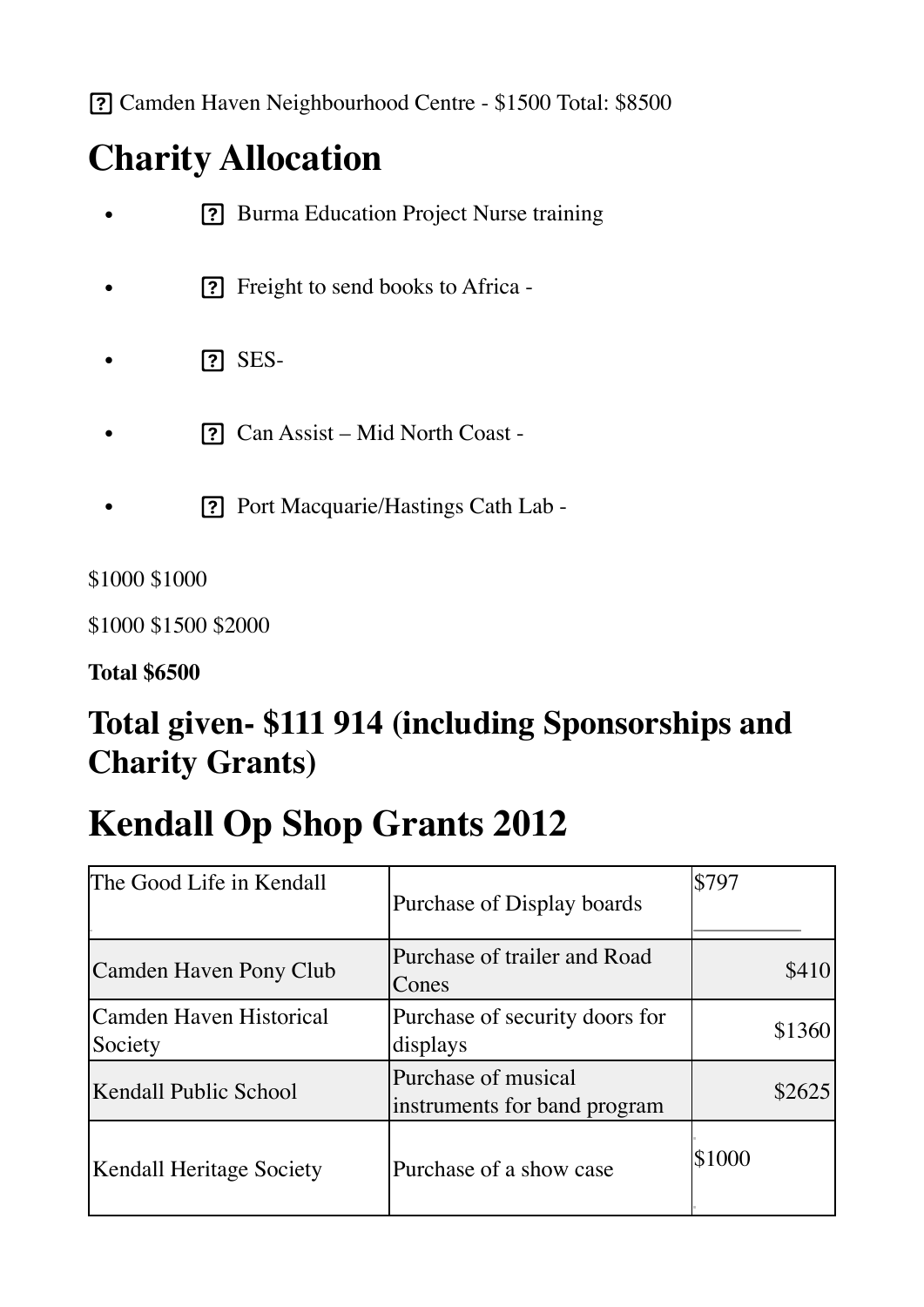| Riding for Disabled – Kendall        | Shade sails for horse saddling<br>area and Petrol lawn mower  | \$1311  |
|--------------------------------------|---------------------------------------------------------------|---------|
| <b>Camden Haven Land Care</b>        | Removal of Bunya trees from<br>school site. Making of seating | \$3636  |
| Bookends@Kendall                     | <b>Upgrading of Bookshelves</b>                               | \$3250  |
| <b>Salvation Army Hannan Vale</b>    | Purchase of shipping container<br>for storage                 | \$4345  |
| <b>Camden Haven Little Athletics</b> | Extra Roofing                                                 | \$5000  |
| Herons creek PS P&C                  | <b>Canteen Facility</b>                                       | \$8600  |
| Camden Haven PAH&I Society           | Construction of toilet block                                  | \$15000 |
| Kendall Dragon Boat Club             | Up-grade sewer system -<br>provide toilet facilities          | \$15000 |
|                                      | Total                                                         | \$63334 |

**Sponsorship** – Kendall National Violin Competition - \$5000

### **Charity Allocation**

Can Assist – Mid North Coast - \$3200

- <sup>7</sup> Burma Education Project Nurse training \$1000
- <sup>7</sup> Freight to send books to Africa \$1000 **Total Given including Sponsorship and Charity Grants - \$73534 Kendall Op Shop Grants 2011**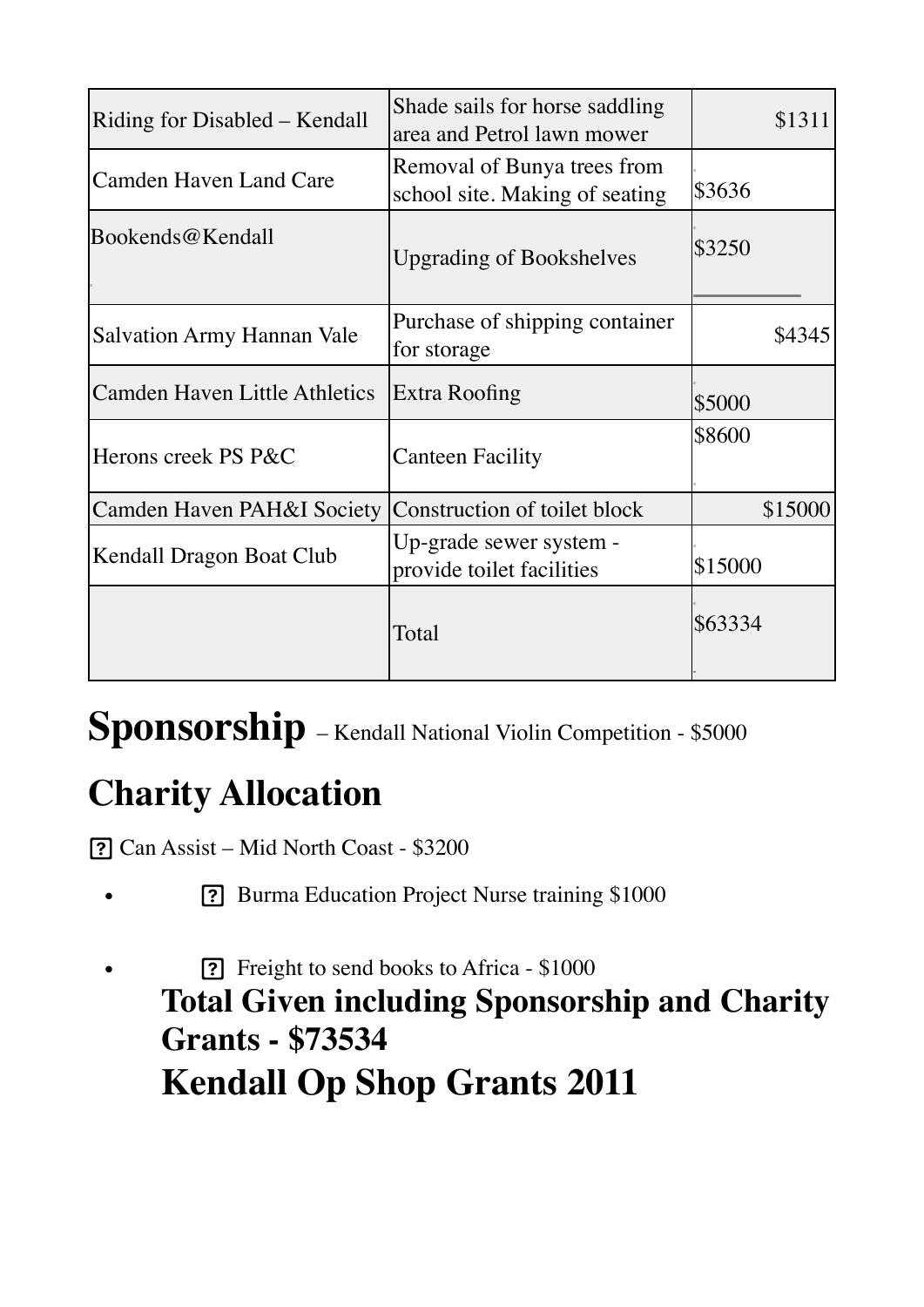| <b>Kendall Community Pre-</b><br>school       | Painting of out buildings of Pre-<br>School                  | \$6061  |        |
|-----------------------------------------------|--------------------------------------------------------------|---------|--------|
| <b>Kendall Community Reserve</b><br>Trust     | <b>Construction of Asian Bush</b><br>Garden                  |         | \$2699 |
| Camden Haven PAH&I Soc                        | Cooking equipment and new<br>kitchen                         | \$8800  |        |
| <b>Camden Haven Arts Council</b>              | Presentation of three concerts at<br>Kendall                 |         | \$4000 |
| Kendall Men's Shed                            | Roofing of the shed                                          | \$5000  |        |
| Camden Haven Pony Club                        | Install cupboard and sink in club<br>House                   | \$4620  |        |
| Riding for Disabled – Kendall                 | Purchase 6 breakaway stirrup<br>sets                         |         | \$1014 |
| Laurieton Men's shed                          | Part ; of costs of Men's Shed<br>complex                     | \$5000  |        |
| <b>Kendall National Violin</b><br>Competition | <b>Present concerts at Preschool</b><br>and Heron's creek PS |         | \$2500 |
| <b>Camden Haven Community</b><br>Band         | Provide instruments for band<br>members                      | \$5000  |        |
| Sing Australia – Laurieton                    | <b>Buy Musical equipment</b>                                 | \$1600  |        |
| Nativesrule                                   | Documentary Film on Foresty<br>Industry                      |         | \$3820 |
|                                               | Total                                                        | \$50114 |        |

### **Charity Allocation**

- Heart Support Australia Port Macquarie/Hastings Branch \$1000
- **19. Burma Education Project Nurse training \$650**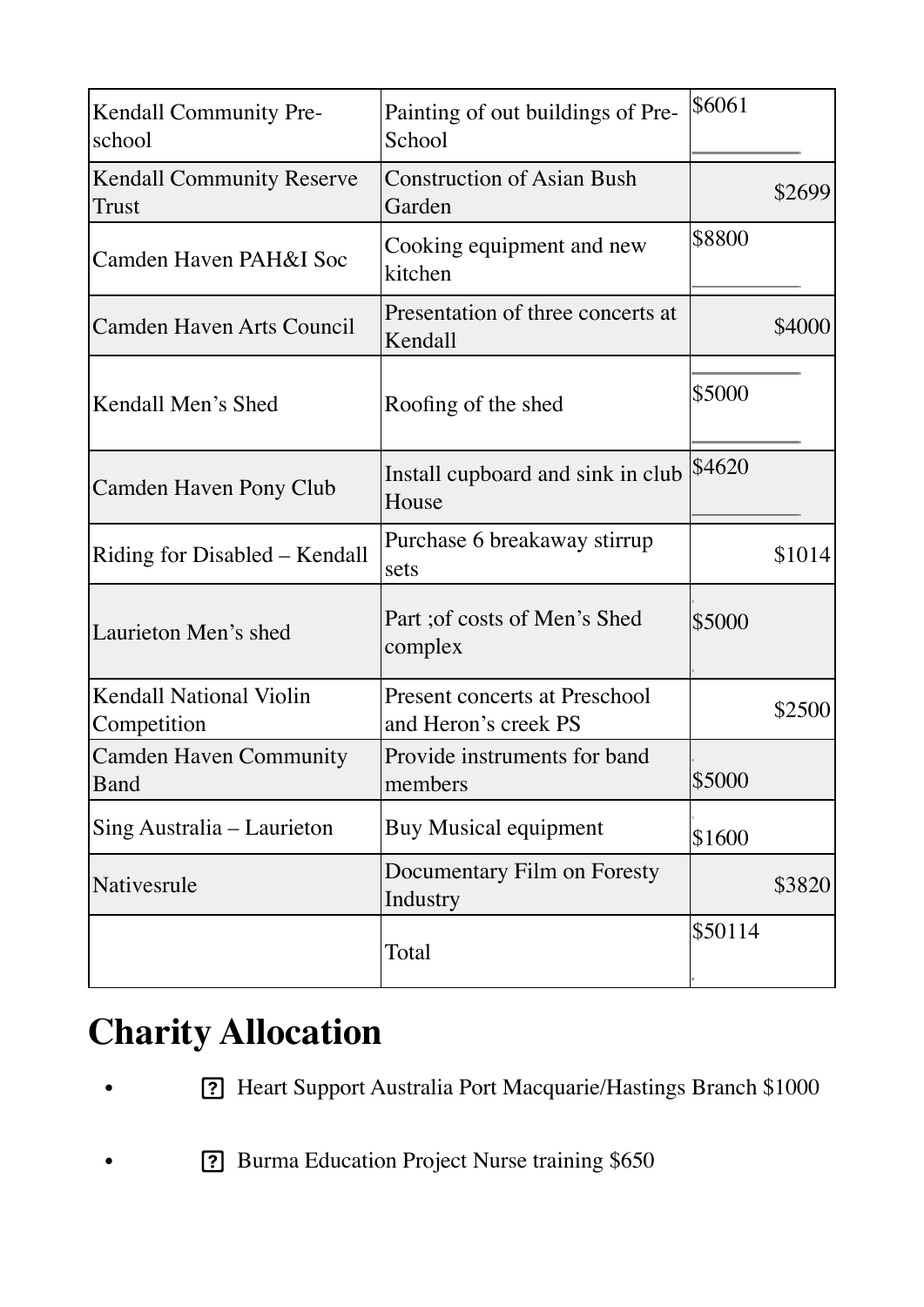#### • Freight to send books to Africa - \$650 **Total - \$2300 Total given including Charity Grants - \$52 414**

| Kendall Heritage Society                  | Honour Board                                    | \$1000  |
|-------------------------------------------|-------------------------------------------------|---------|
| <b>Camden Haven</b><br>P.A.H&Isociety     | Storage sheds                                   | \$5800  |
| <b>RDA Kendall</b>                        | <b>Purchase of Riding Helmuts</b>               | \$755   |
| Camden Haven Cricket Club                 | <b>Practice Nets on Sporting</b><br>Ground      | \$10000 |
| <b>Kendall Historical Society</b>         | Painting of Hall                                | \$425   |
| <b>Kendall School Community</b><br>Garden | Construction of Hot House and<br>growing tables | \$1800  |
| Kendall Community Pre-<br><b>school</b>   | <b>Building Extension</b>                       | \$15000 |
| Kendall Dragon Boat Club                  | Purchase of Kayaks and out-<br>riggers          | \$6800  |
| <b>CTC</b> Centre                         | Purchase of photo-copier                        | \$8420  |
| Total                                     |                                                 | \$50000 |

### **Kendall Op Shop Grants 2010**

### **Charity Allocation**

- Heart Support Australia Port Macquarie/Hastings Branch \$1000
- **19. Burma Education Project Nurse training \$500**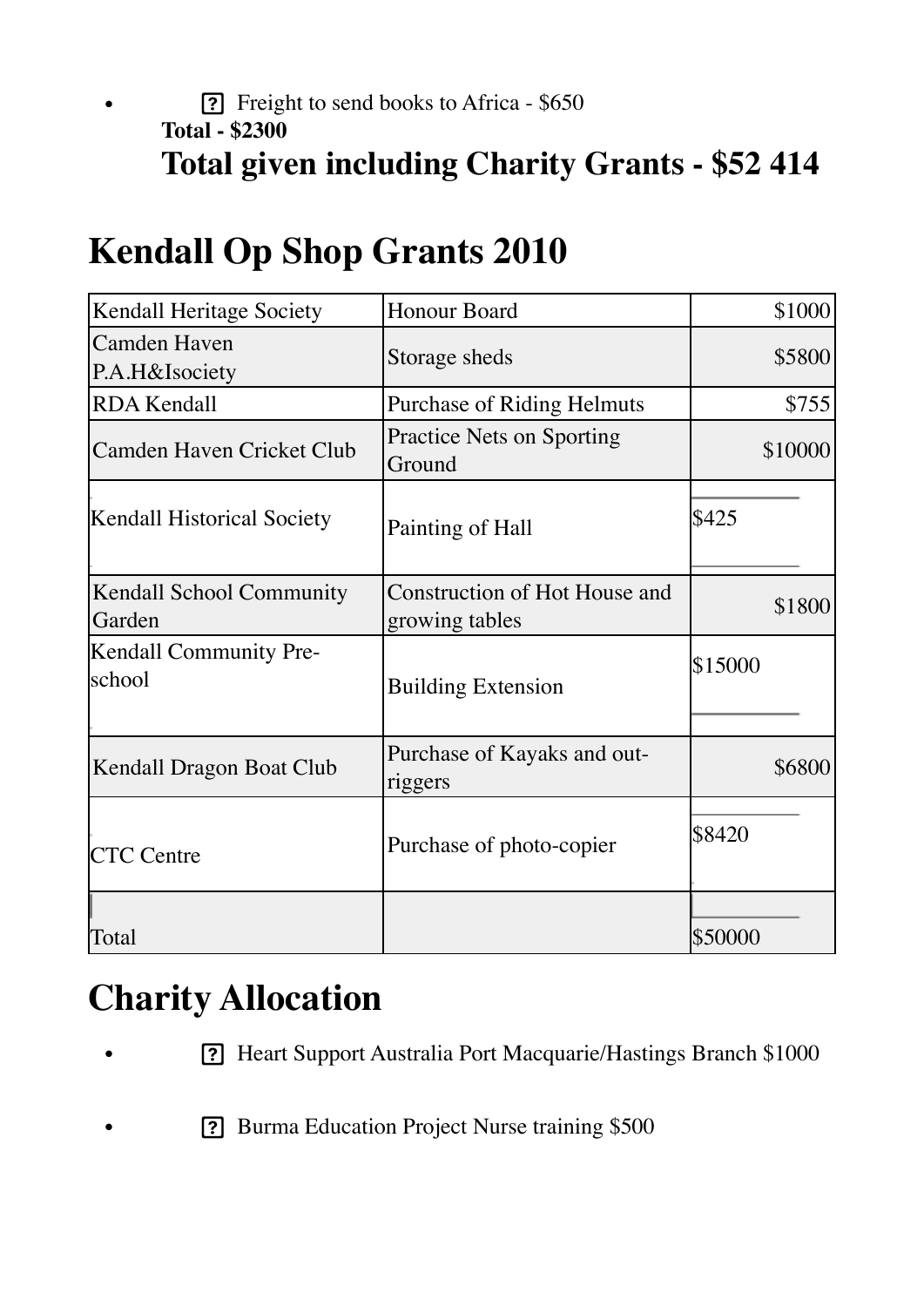#### <sup>7</sup> Freight to send books to Africa - \$500 **Total given including Charity Grants - \$52 000 Kendall Op Shop Grants 2009 Given**

| <b>Kendall Little Athletics</b>                  | Erect Double garage, Awning for \$8077<br>storage                             |         |  |
|--------------------------------------------------|-------------------------------------------------------------------------------|---------|--|
| <b>Kendall Community Pre-</b><br>School          | Creation of 5 small learning<br>spaces (outdoor)                              | \$1990  |  |
| Kendall Kids corner Playgoup                     | Storage cupboards                                                             | \$2200  |  |
| Camden Haven PAH&I                               | Up grade cupboards in                                                         | \$4631  |  |
|                                                  |                                                                               |         |  |
| society                                          | pavilion and purchase new<br>tables                                           |         |  |
| <b>Kendall Tennis Club</b>                       | Surveillance camera and sensor<br>lights alarm system                         | \$6730  |  |
| Camden Haven Landcare                            | Erection of picnic tables at<br>wharf site – Kendall                          | \$1490  |  |
| Kendall Community centre<br><b>Reserve Trust</b> | Supply and install 6 computers<br>for public and 2 computers to<br>run centre | \$7200  |  |
| Kendall Public school                            | Purchase split-Shaft Brush cutter                                             | $+1000$ |  |

and pruning saw plus safety

Experiment Showjumping rings<br>and dressage arena

hole digging attachment \$10000

\$1000

\$46316

equipment

Camden Haven Pony Club  $\bigcup_{n=1}^{\infty}$  Upgrading showjumping rings

Riding for Disabled – Kendall Purchase of tractor with post

Total

Community Garden